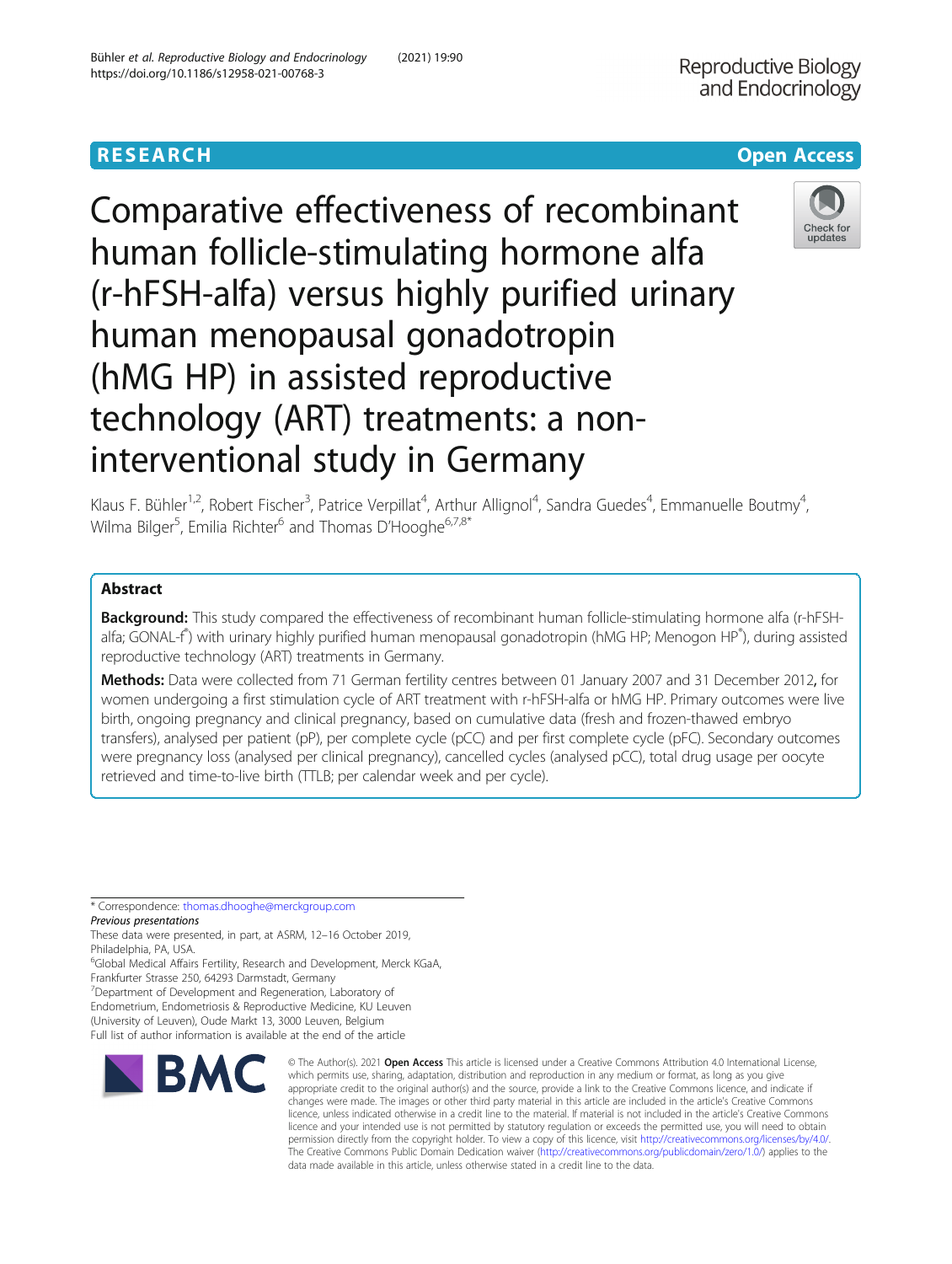Results: Twenty-eight thousand six hundred forty-one women initiated a first treatment cycle (r-hFSH-alfa: 17,725 [61.9%]; hMG HP: 10,916 [38.1%]). After adjustment for confounding variables, treatment with r-hFSH-alfa versus hMG HP was associated with a significantly higher probability of live birth (hazard ratio [HR]-pP [95% confidence interval (CI)]: 1.10 [1.04, 1.16]; HR-pCC [95% CI]: 1.13 [1.08, 1.19]; relative risk [RR]-pFC [95% CI]: 1.09 [1.05, 1.15], ongoing pregnancy (HR-pP [95% CI]: 1.10 [1.04, 1.16]; HR-pCC [95% CI]: 1.13 [1.08, 1.19]; RR-pFC [95% CI]: 1.10 [1.05, 1.15]) and clinical pregnancy (HR-pP [95% CI]: 1.10 [1.05, 1.14]; HR-pCC [95% CI]: 1.14 [1.10, 1.19]; RR-pFC [95% CI]: 1.10 [1.06, 1.14]). Women treated with r-hFSH-alfa versus hMG HP had no statistically significant difference in pregnancy loss (HR [95% CI]: 1.07 [0.98, 1.17], were less likely to have a cycle cancellation (HR [95% CI]: 0.91 [0.84, 0.99]) and had no statistically significant difference in TTLB when measured in weeks (HR [95% CI]: 1.02 [0.97, 1.07];  $p = 0.548$ ); however, r-hFSH-alfa was associated with a significantly shorter TTLB when measured in cycles versus hMG HP (HR [95% CI]: 1.07 [1.02, 1.13];  $p = 0.003$ ). There was an average of 47% less drug used per oocyte retrieved with r-hFSH-alfa versus hMG HP.

**Conclusions:** This large (> 28,000 women), real-world study demonstrated significantly higher rates of cumulative live birth, cumulative ongoing pregnancy and cumulative clinical pregnancy with r-hFSH-alfa versus hMG HP.

Keywords: Real-world data, Recombinant human follicle-stimulating hormone (r-hFSH), Human menopausal gonadotropin (hMG), Follitropin alfa, GONAL-f, Menogon HP

### Introduction

It is important that assisted reproductive technology (ART) treatment is individualised according to patient characteristics to achieve optimal outcomes  $[1-4]$  $[1-4]$  $[1-4]$ . This includes the selection of a gonadotropin for use during ovarian stimulation (OS) for ART treatment [[5\]](#page-12-0), which is usually based on evaluation of the overall benefits (including effectiveness) and risks of the gonadotropin for each individual patient, in addition to cost effectiveness and patient preferences. Currently available gonadotropins for OS include recombinant human folliclestimulating hormone (r-hFSH) and urinary human menopausal gonadotropin (hMG), including urinary highly purified hMG (hMG HP). r-hFSH is produced by recombinant DNA technology and only contains FSH activity [[6](#page-12-0)-[8\]](#page-12-0). Follitropin alfa (r-hFSH-alfa, GONAL-f<sup>°</sup>, Merck, KGaA, Darmstadt, Germany), hereafter referred to as r-hFSH-alfa throughout, has a purity of > 99% [\[9](#page-12-0)]. In contrast, hMG HP, which is extracted from the urine of postmenopausal women, contains both FSH and luteinizing hormone (LH) activity, as well as other trace proteins [[6,](#page-12-0) [7](#page-12-0)]. Approximately 95% of the in vivo LHreceptor-mediated bioactivity of hMG HP is attributable to human chorionic gonadotropin [[10](#page-12-0)]. The hMG HP, Menogon HP<sup>®</sup> (Menopur<sup>®</sup> [Ferring Pharmaceuticals, Saint-Prex, Switzerland] in Canada, Europe [excluding Germany], South Korea and the USA) is reported to have a purity of  $\sim$  70% [[9\]](#page-12-0).

Reflecting differences in manufacturing methods, the FSH content of r-hFSH differs from that of hMG HP in terms of glycosylation pattern (including sialylation) and isoelectric coefficient [[6,](#page-12-0) [7](#page-12-0)]. The glycosylation pattern of r-hFSH is similar to that observed at the mid-point of the menstrual cycle, whereas hMG HP has a glycosylation pattern seen in menopausal women [\[6](#page-12-0), [7](#page-12-0)]. Both rhFSH and hMG HP have an isoelectric profile within the pituitary FSH range [\[11](#page-12-0)] and each has a very distinct type of glycosylation [\[12](#page-12-0)]. These distinctions could potentially infer differences in efficacy outcomes between r-hFSH and hMG HP. To date, randomised controlled trials (RCTs) comparing these treatments have reported conflicting results, with some RCTs and meta-analyses finding no difference between r-hFSH and urinary gonadotropins (hMG, purified FSH [P-FSH] and highly purified FSH [HP-FSH)  $[13-15]$  $[13-15]$  $[13-15]$  $[13-15]$  $[13-15]$ , and others reporting a difference in live birth rate (LBR) and clinical pregnancy rate (CPR) between r-hFSH and hMG [\[16](#page-12-0)–[19\]](#page-12-0). The most recent meta-analysis, conducted by Bordewijk et al. in 2019, identified 28 RCTs comparing r-hFSH with urinary-gonadotropins in 7553 women, but only seven of these trials (3397 women) compared r-hFSH with hMG HP [[20\]](#page-12-0). There was no significant difference between the groups in cumulative live birth (three RCTs; 2109 women; relative risk [RR; 95% confidence interval (CI)] 0.91 [0.80, 1.04]). However, considering the aforementioned differences in FSH content and glycosylation patterns as a result of the different manufacturing methods for FSH preparations, since this analysis did not compare one specific r-hFSH product with one specific hMG HP product [[20\]](#page-12-0), it does not enable direct comparisons between specific gonadotropins used for OS during ART treatments.

The European Society of Human Reproduction and Embryology (ESHRE) 2019 guidelines equally recommend the use of r-hFSH or hMG for OS [[1\]](#page-11-0), based on evidence from a number of RCTs  $[21-24]$  $[21-24]$  $[21-24]$ ; two of which [[21,](#page-12-0) [22](#page-12-0)] were missing from the Bordewijk meta-analysis [[20\]](#page-12-0). These included an RCT conducted in 749 women reporting a similar cumulative LBR with r-hFSH versus hMG HP (38 vs 40%, respectively) in gonadotropin-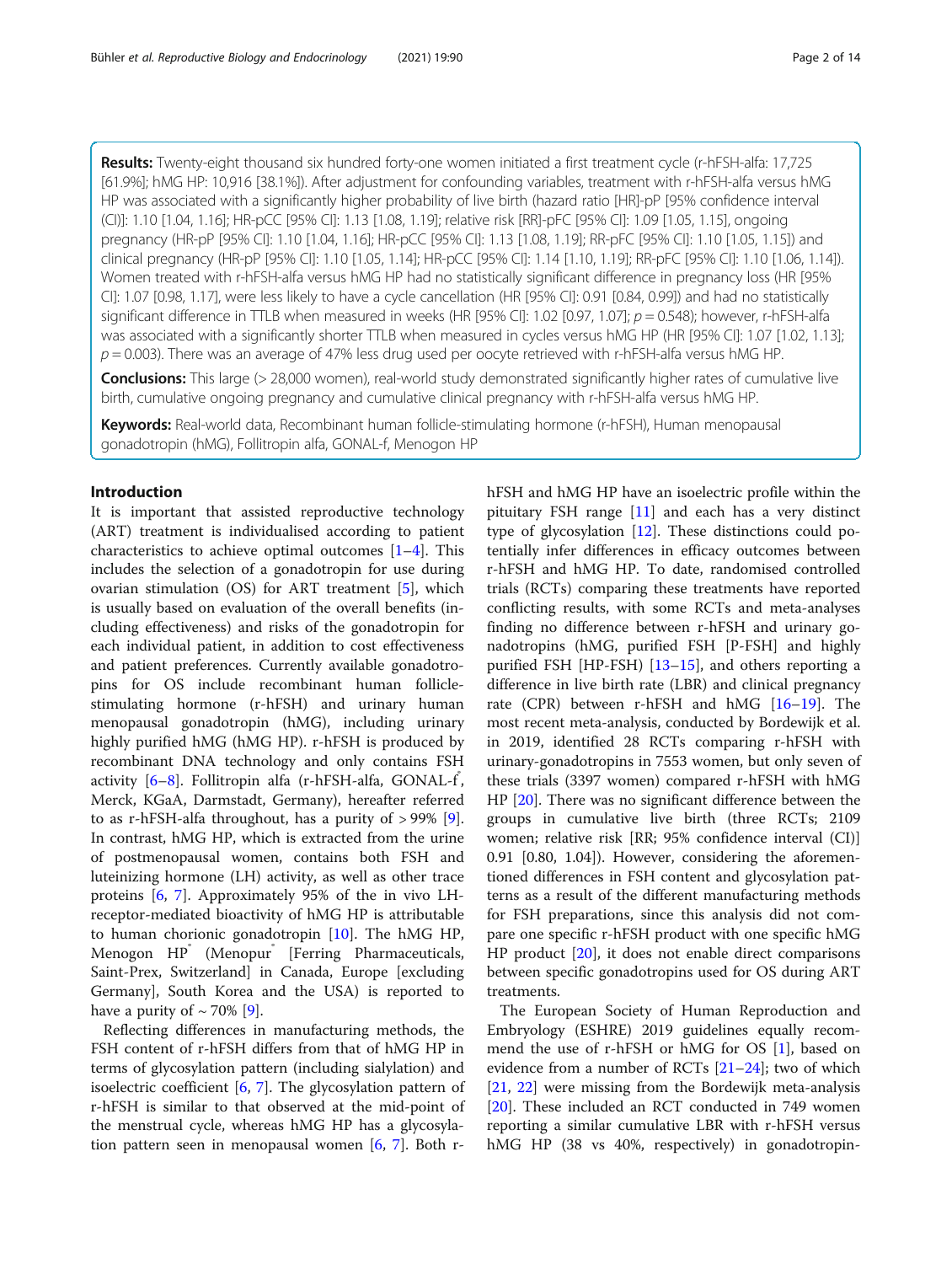releasing hormone (GnRH) antagonist cycles [[23](#page-12-0)], and three RCTs comparing r-hFSH with menotropins (hMG or hMG HP) that reported no significant differences in LBR [\[21](#page-12-0), [22,](#page-12-0) [24\]](#page-12-0). These RCTs and the most recent metaanalysis [\[20\]](#page-12-0) demonstrate the large amount of data available from clinical trials comparing r-hFSH with menotropins. However, these data are from RCTs with strict inclusion/exclusion criteria, usually including a good prognosis population of women younger than 40 years, with regular menstrual cycles, a body mass index (BMI) below 30 and normal ovarian reserve, excluding poor responders [[21](#page-12-0), [23](#page-12-0)–[29](#page-12-0)]. This normal responder population typically included in good-quality gonadotropin registration RCTs is reported to reflect only 38% of patients actually treated in a real-world setting [[30](#page-12-0)], and therefore outcomes may differ when evaluated in a real-world population reflective of clinical practice [\[30](#page-12-0)–[32](#page-12-0)]. To better reflect clinical practice, real-world data can provide clinicians with additional and valuable information about the long-term effectiveness of a medication in large, heterogeneous populations, thus supplementing data from RCTs and providing reassurance regarding the clinical use of a given treatment [\[33](#page-12-0)]. Accordingly, an EU health panel has recently recommended that real-world data should complement RCT data [\[34](#page-12-0)].

There have been very few real-world studies of r-hFSH versus hMG HP. One study of 5902 women who underwent 9631 oocyte retrievals and 8818 embryo transfers at two in vitro fertilisation (IVF) centres in Sweden compared LBR between women treated with r-hFSH (follitropin alfa [GONAL-f<sup>'</sup>] and follitropin beta [Puregon<sup>'</sup>]) and those treated with hMG HP (Menopur<sup>®</sup>) [\[35\]](#page-12-0). They concluded that LBRs were similar between different treatment groups with both types of gonadotropin when results were adjusted for age and other confounding factors, both in the overall population and in various subgroup analyses. Furthermore, a retrospective chart review of data for 30,630 women in Europe (Germany, Spain, Denmark and Switzerland; the majority from Germany) comparing outcomes in women who received r-hFSH (74%) or hMG HP (26%), observed that a lower mean total gonadotropin dose was used per IVF cycle, and a greater mean number of oocytes retrieved with r-hFSH compared with hMG HP [\[36](#page-12-0)]. Although both groups were comparable with respect to the occurrence of a positive pregnancy test and spontaneous abortion, it was not possible to assess the clinical impact of the higher number of oocytes in the r-hFSH arm, as cumulative LBR was not reported [\[36\]](#page-12-0). None of these studies compared one specific r-hFSH product with one specific hMG HP product, which is a relevant comparison as biochemical differences between two specific products may result in differences in reproductive outcomes [\[6,](#page-12-0) [7](#page-12-0)].

This study aimed to evaluate the effectiveness of rhFSH-alfa compared with hMG HP in routine clinical practice in Germany, in terms of cumulative LBR (which is increasingly recognised as the standard clinical approach to measure the success of an ART treatment programme [\[37](#page-12-0)–[39\]](#page-12-0)), and cumulative ongoing pregnancy and cumulative clinical pregnancy; incorporating both fresh and frozen-thawed embryo transfers [\[40\]](#page-13-0).

### Materials and methods

### Study design

This was a non-interventional study based on secondary use of data from an electronic database (RecDate) from 71 German IVF centres, which at the time of the study represented 58% of all IVF centres in Germany. RecDate is an established system that was used in reproductive centres by the Deutsches IVF-Register (D∙I∙R) to record and store data for quality assurance purposes; data collected by this system have been previously reported in a number of publications  $[41-43]$  $[41-43]$  $[41-43]$  $[41-43]$  $[41-43]$ . The RecDate system was in place from 1996 until 31 December 2012, after which IVF centres stopped using the RecDate system to report to the D∙I∙R.

All data were anonymised. Data collected in RecDate between 01 January 2007 and 31 December 2012 were analysed. These dates were selected to enable the most recent data within the dataset available to be collected (i.e. most recent at the time of data collection), while allowing adequate follow-up time, since RecDate was no longer used to record and store data for the D∙I∙R after 31 December 2012. The inclusion period for the study was between 01 January 2007 and 31 December 2010. During this period the rate of prospective data in the National Registry (D·I·R) was between 84.0 and 88.0% for all documented cycles and between 92.0 and 81.5% for fresh cycles [[44\]](#page-13-0). Women were included in the analysis until loss to follow-up, treatment switch or the end of the study period (follow-up period ended on 31 December 2012).

### Data collection

The following data were extracted or derived from the database for inclusion in the analysis: baseline variables (including age, BMI, type of infertility, date of last menstrual period, year of first stimulation cycle) and treatment-related variables (hormonal preparation [i.e. type of gonadotropin used]; GnRH protocol [agonist or antagonist]; number of fresh embryos transferred; number of pronuclear-stage embryos [2PN] cryopreserved; ART treatment type [IVF, intracytoplasmic sperm injection (ICSI), IVF + ICSI]; ovarian sensitivity index [OSI], composite variable to measure ovarian response, calculated as: "oocytes recovered x 1000/total dose of FSH" [[45\]](#page-13-0); drug used for final maturation induction; drug used for luteal support and duration of OS).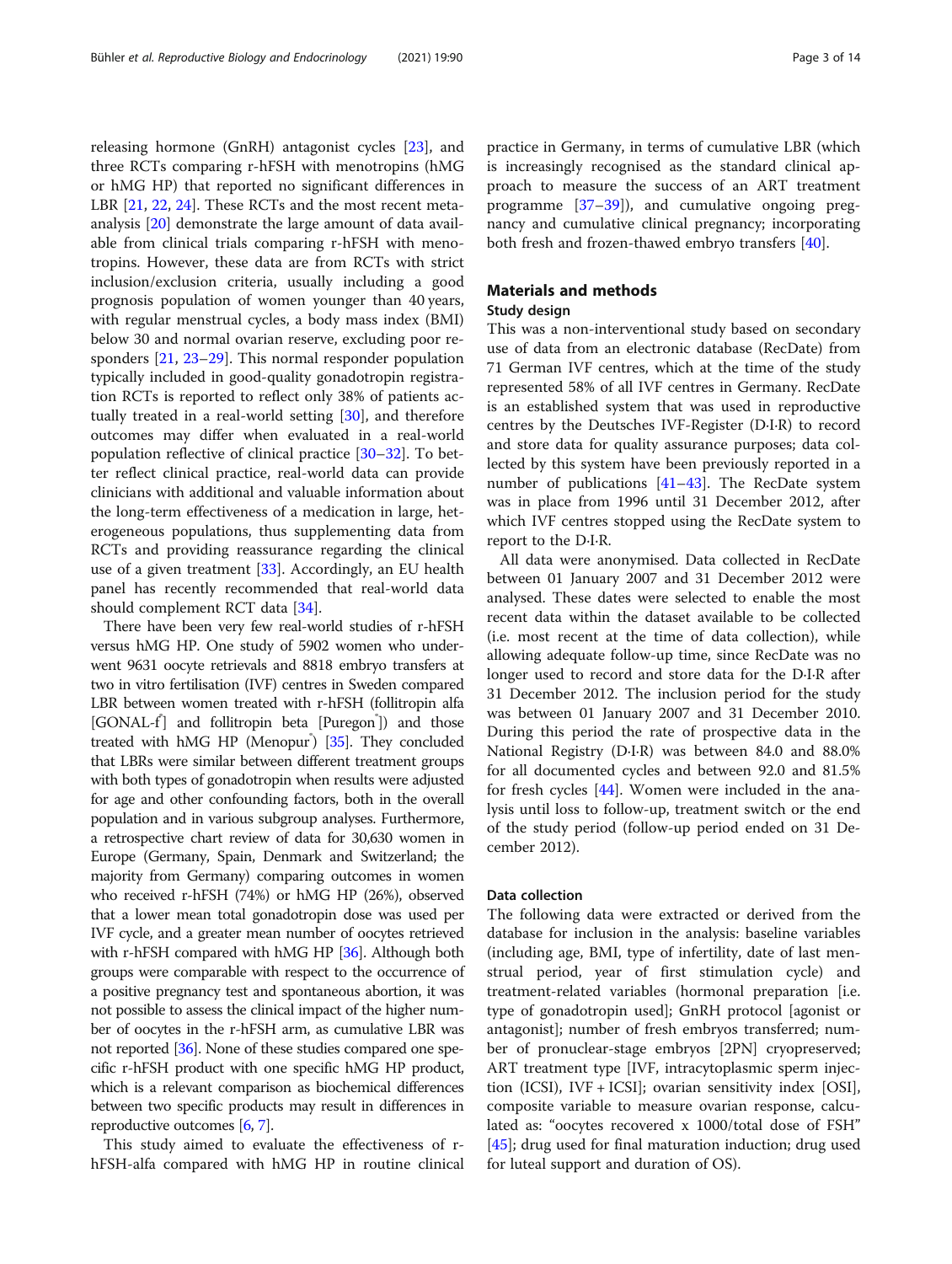### Patient population

Women were included in the study if they were undergoing a first stimulation cycle of ART treatment (IVF, ICSI or both) where OS was performed with r-hFSHalfa, namely follitropin alfa reference product, according to the European Medicines Agency-compliant term to distinguish the preparation reported here from biosimilar preparations [[46](#page-13-0)], or hMG HP between 01 January 2007 and 31 December 2010, and if they used GnRH analogues (either agonist or antagonist) to prevent premature ovulation. The cut-off date of 31 December 2010 was selected in order to analyse adequate follow-up data on pregnancy outcomes over a 2-year time period. Women were excluded from the study if they had cotreatment during a fresh stimulation cycle with clomiphene citrate or a combination of either r-hFSH-alfa or hMG HP with another gonadotropin preparation, or if their first event recorded during the study period was a frozen embryo transfer, as this implied a previous stimulation cycle.

### Definitions and study outcomes

Primary outcomes were measured cumulatively (incorporating both fresh and frozen-thawed embryo transfers) and comprised: cumulative live birth, defined as the number of deliveries that resulted in at least one live birth; cumulative ongoing pregnancy, defined as the number of pregnancies still ongoing at 24 weeks of gestation, with each ongoing multiple pregnancy counted as one ongoing pregnancy; and cumulative clinical pregnancy, defined as the number of pregnancies diagnosed by ultrasonographic visualisation of one or more gestational sacs (multiple gestational sacs are counted as one clinical pregnancy). Data on ovarian hyperstimulation syndrome (OHSS) or ectopic pregnancy were not available for analysis.

Secondary outcome measures were: pregnancy loss (analysed per clinical pregnancy), defined as the number of induced or spontaneous abortions; cancelled cycles (analysed pCC), defined as an ART cycle in which OS or monitoring had been carried out with the intention to treat but no further data were available for this cycle (e.g., did not proceed to follicular aspiration, had no oocytes retrieved or, in the case of a 2PN embryo, did not proceed to embryo transfer); total drug usage per oocyte retrieved (fresh cycle only; analysed descriptively), calculated as the total number of oocytes retrieved per fresh aspiration divided by the total gonadotropin dose; and time-to-live birth (TTLB; analysed per calendar week and per cycle), defined as the time from the date of the first exposure to r-hFSH-alfa or hMG HP to the date of the first pregnancy resulting in a live birth.

A complete ART cycle was defined as all embryos transferred (fresh or frozen) after a single stimulation cycle. Primary outcomes were analysed cumulatively (incorporating both fresh and frozen-thawed embryo transfers), at three levels: 1) cumulatively per patient (pP) (first and all subsequent stimulation cycles and related freeze-thaw cycles for each patient, with each fresh and frozen cycle considered separately in the analysis), 2) cumulatively per complete cycle (pCC) (fresh and frozen transfers for each complete stimulation cycle, with each frozen cycle combined with its respective fresh cycle in the analysis) and 3) cumulatively per first complete cycle (pFC) (first fresh stimulation cycle, fresh embryo transfer and subsequent frozen transfers from the first complete stimulation cycle only) (Supplementary Figure [1\)](#page-11-0).

Primary and secondary outcomes were analysed for the total population and were also stratified according to the GnRH protocol (agonist or antagonist).

#### Statistical analysis

pP and pCC analyses were performed using Cox proportional hazards models with a discrete time scale, with unit of time defined as a cycle (hazard ratio [HR] and 95% CI). For example, in a patient undergoing a first fresh cycle followed by a frozen cycle, then a second fresh cycle followed by a frozen cycle (as outlined in Supplementary Figure [1](#page-11-0)), the pP analysis would contribute four time points, compared with two time points in the pCC analysis. The following outcomes were analysed using Cox proportional hazards models: cumulative live birth, cumulative ongoing pregnancy, cumulative clinical pregnancy, pregnancy loss, cancelled cycles and TTLB analysed per cycle. Analyses of the first stimulation cycle (pFC; comprising cumulative live birth, cumulative ongoing pregnancy and cumulative clinical pregnancy) were performed using a log-binomial regression (RR and 95% CI). Pregnancy loss was analysed per clinical pregnancy; cancelled cycles were analysed pCC. Women were censored if they discontinued treatment or switched to another treatment than the one given for the first cycle; data for these women were only included in the analysis up to the point that treatment was discontinued or switched. Women were also censored if a subsequent stimulation was done without a GnRH analogue. Unadjusted event rates were estimated using the Kaplan-Meier estimator. To control for possible confounding baseline variables, known to be important in the prediction of cumulative live birth  $[47, 48]$  $[47, 48]$  $[47, 48]$  $[47, 48]$  $[47, 48]$ , we used a propensity score-based approach via inverse probability of treatment weighting [\[49](#page-13-0), [50](#page-13-0)]. The propensity score offers a versatile tool for transparent confounding adjustment. Inverse probability weighting uses the whole dataset but reweights individuals to increase the weights of those who received unexpected exposures. It generates a pseudo-population with optimal balance of covariates included in the propensity score between treatment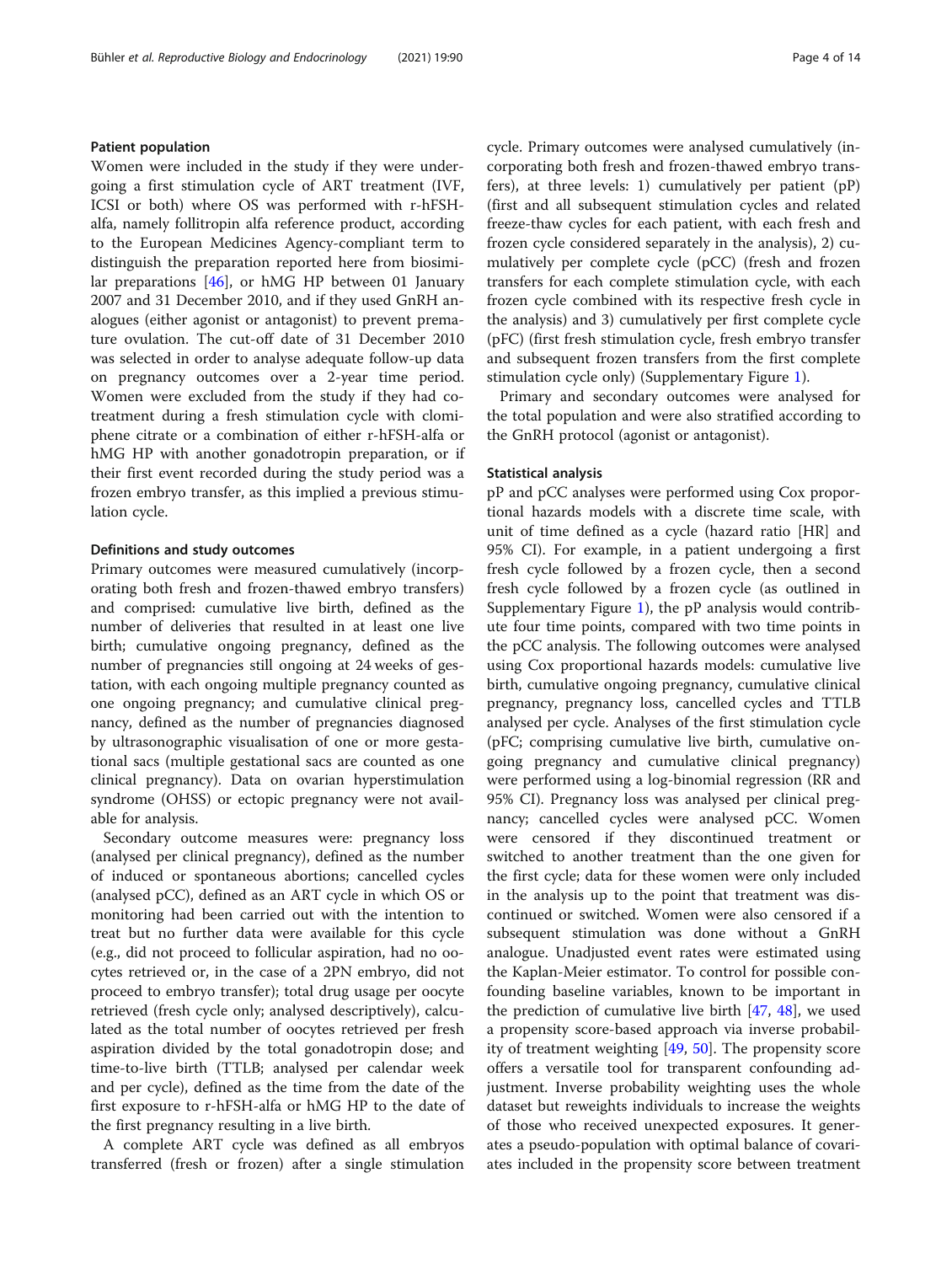groups. The propensity score was estimated using boosted regression trees: a machine learning algorithm that combines many simple decision trees to form a powerful classifier. At each step, women who were incorrectly classified by the previous tree were weighted more heavily than those who were correctly classified. The classifications were then combined to produce the final prediction. A tree depth of three and a learning rate of 0.01 were used. The number of trees was chosen following the method of McCaffrey et al. [[49](#page-13-0)]. This machine learning method has been shown to work better than logistic regression for modelling the propensity score [\[51\]](#page-13-0).

The relevant covariates to include in the propensity score were chosen by the clinician co-authors (KB, RF, TD) based firstly on factors that have been reported/validated to predict cumulative live birth [\[47](#page-13-0), [48](#page-13-0)] and secondly on the data that were routinely available in the RecDate database. More background is presented in the Discussion section. The model for propensity scoring included the following baseline confounders: age, BMI, cause of infertility (male factor infertility as reference variable compared with following female causes of infertility reported in the RecDate database: endometriosis, hyperandrogenism/PCOS, endocrine disorders excluding hyperandrogenism/PCOS, tubal pathology, tubal status post sterilisation, uterine or cervical factor infertility, unexplained infertility, psychogenic factor infertility), year of first stimulation cycle initiation, type of GnRH protocol (agonist or antagonist) and ART centre. Due to the potential large weight assigned to extreme observations, a propensity score close to 0 (for the hMG HP) or 1 (for the r-hFSH-alfa) may be problematic for inverse probability of treatment weighting. Therefore, to limit the influence of extreme propensity scores and maximise the clinical equipoise, stabilised weights were used, defined for each patient as:

$$
W = Z \frac{P(Z=1)}{PS} + (1-Z) \frac{P(Z=0)}{1-PS}
$$

where  $Z = 1$  if a woman was treated with r-hFSH-alfa, otherwise  $Z = 0$ . Covariate balance was assessed before and after weighting by computing standardised mean differences. We considered covariates to be balanced if the absolute value of the standardised mean difference were smaller than  $0.1$  [[52,](#page-13-0) [53](#page-13-0)].

In addition to propensity scoring, the following posttreatment variables were included in the final adjusted outcomes models: duration of OS, type of luteal support, type of ART treatment (IVF or ICSI) and the drug used to trigger ovulation. In general, no imputation was performed for missing data, as less than 5% of values were missing for all variables. However, if no data were available on delivery status (which was the case for approximately 2.8% of women), women with an ongoing pregnancy were assumed to have given birth at gestational week 40. Two sensitivity analyses were conducted: the first assessed potential mediation effects due to the inclusion of post-treatment variables in the pregnancy outcome models for the pP analysis, using Cox proportional hazards models that did not include these variables, but which still adjusted for baseline variables using inverse probability weighting. In order to assess the influence of missing live birth information, a second sensitivity analysis was conducted in which all ongoing pregnancy outcomes with missing live birth information were considered as stillbirth.

### Results

### Treatment and baseline patient characteristics

A total of 28,641 women initiated a first treatment cycle with either r-hFSH-alfa or hMG HP: 17,725 (61.9%) women were treated with r-hFSH-alfa and 10,916 (38.1%) were treated with hMG HP. A total of 7296 (25.5%) women initiated a second stimulation cycle with the same gonadotropin as the first cycle, 1783 (6.2%) women initiated a third stimulation cycle and 514 (1.8%) women received > 3 stimulation cycles with the same gonadotropin (fresh cycles).

Baseline characteristics of the unweighted population are shown in Table [1.](#page-5-0) At baseline, the mean age of women treated with r-hFSH-alfa was lower than the mean age of women treated with hMG HP (33.5 and 35.6 years, respectively). The most frequent infertility diagnoses were 'male factor' (57.7 and 51.8% with rhFSH-alfa and hMG HP, respectively) followed by 'tubal pathology' (13.8 and 16.9%, respectively) and 'idiopathic' (8.3 and 10.0%, respectively).

Treatment characteristics are shown in Table [2.](#page-6-0) The majority of women in the study used a GnRH agonist (74.4% with r-hFSH-alfa and 81.3% with hMG HP), with the long agonist protocol being the most frequently used (65.9% with r-hFSH-alfa and 53.0% with hMG HP). A GnRH antagonist was used by 25.6% of women receiving r-hFSH-alfa and 18.7% of women receiving hMG HP. For both groups, progesterone was the most frequent luteal support (51.7% with r-hFSH-alfa and 41.7% with hMG HP). The mean [standard deviation (SD)] number of embryos transferred was comparable in the r-hFSHalfa (1.9 [0.7]) and in the hMG HP (1.8 [0.8]) groups. A greater number of 2PN embryos were cryopreserved in women who received r-hFSH-alfa compared with women who received hMG HP (mean [SD] 2.1 [3.4] vs 1.2 [2.6], respectively). The propensity score showed good overlap between r-hFSH-alfa and hMG HP (see Fig. [1](#page-7-0)). The distributions of absolute standardised differences between treatment groups before (unweighted)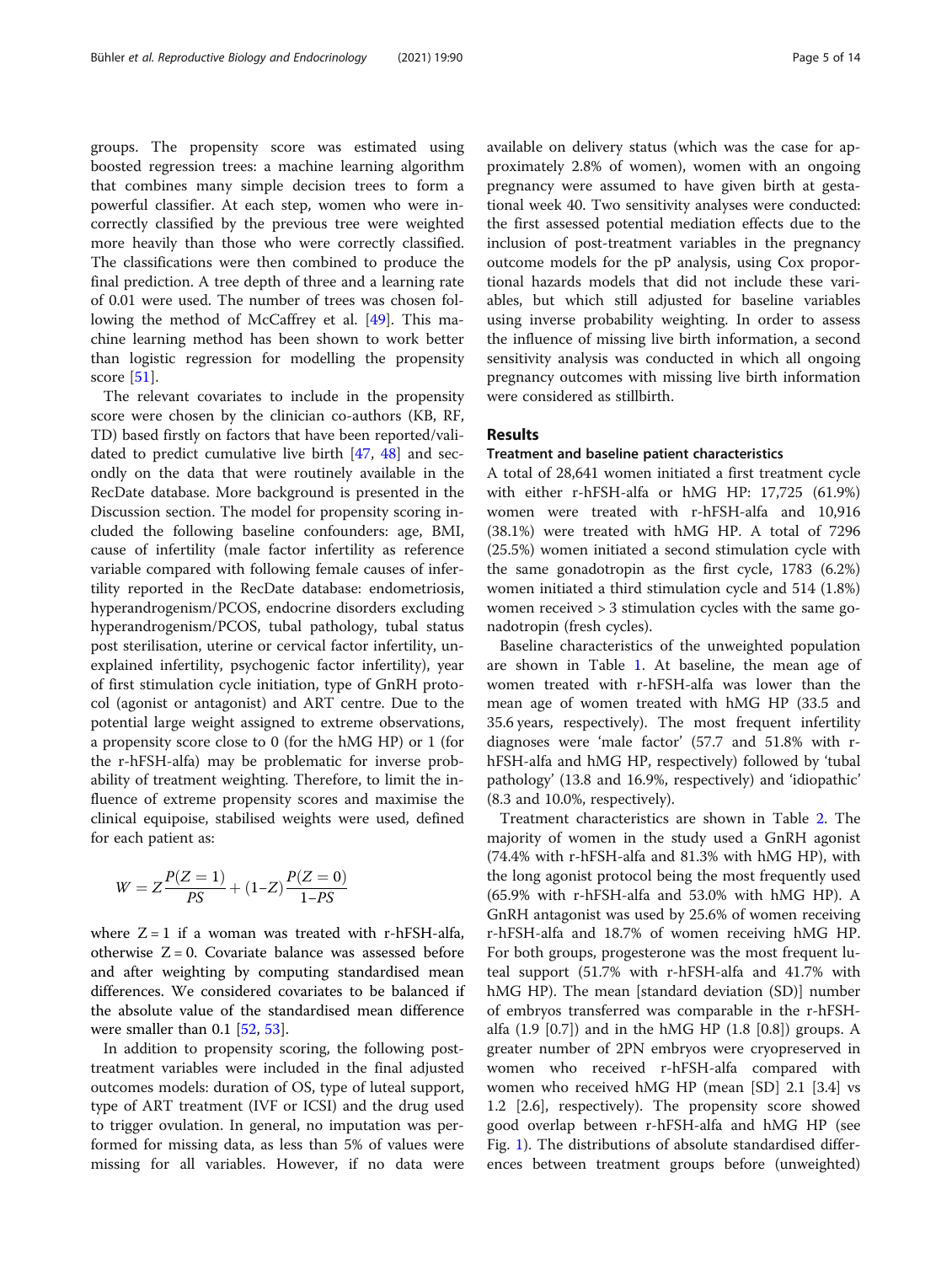### <span id="page-5-0"></span>**Table 1** Baseline characteristics of the unweighted population of patients included in the analysis

|                                                           | r-hFSH-alfa<br>$N = 17,725$ | hMG HP<br>$N = 10,916$ | <b>Difference</b><br>(95% CI) |
|-----------------------------------------------------------|-----------------------------|------------------------|-------------------------------|
| Age (years) at index date, mean (SD)                      | 33.5(4.4)                   | 35.6(4.9)              | 2.07 (1.95, 2.18)             |
| n (%) with non-missing data                               | 17,725 (100)                | 10,916 (100)           |                               |
| BMI ( $\text{kg/m}^2$ ) at index date, mean (SD)          | 23.6(4.4)                   | 23.7(4.4)              | 0.16(0.06, 0.27)              |
| n (%) with non-missing data                               | 17,376 (98.0)               | 10,691 (97.9)          |                               |
| Type of infertility, n (%)                                |                             |                        |                               |
| Male factor                                               | 10,046 (57.7)               | 5545 (51.8)            | $-5.89$ ( $-7.09$ , $-4.70$ ) |
| Endometriosis                                             | 948 (5.4)                   | 635 (5.9)              | $0.49$ ( $-0.07, 1.05$ )      |
| Hyperandrogenism/PCOS                                     | 463 (2.7)                   | 245(2.3)               | $-0.37$ ( $-0.74$ , 0.00)     |
| Idiopathic                                                | 1448 (8.3)                  | 1068 (10.0)            | $1.66$ (0.96, 2.36)           |
| Other                                                     | 1317 (7.6)                  | 871 (8.1)              | $0.57$ (-0.08, 1.22)          |
| Pathological cycle, other endocrine disorder <sup>a</sup> | 650 (3.7)                   | 417 (3.9)              | $0.16$ $(-0.30, 0.62)$        |
| Psychological factors                                     | 7(0.0)                      | 5(0.1)                 | $0.01$ $(-0.04, 0.06)$        |
| Status post sterilisation                                 | 21(0.1)                     | 56 (0.5)               | 0.40(0.26, 0.55)              |
| Tubal pathology                                           | 2410 (13.8)                 | 1804 (16.9)            | 3.01 (2.14, 3.89)             |
| Uterine, cervical factor                                  | 109(0.6)                    | 63(0.6)                | $-0.04$ $(-0.22, 0.15)$       |
| Year of first stimulation cycle, n (%)                    |                             |                        |                               |
| 2007                                                      | 4696 (26.5)                 | 2688 (24.6)            | $-1.87$ ( $-2.91$ , $-0.83$ ) |
| 2008                                                      | 4002 (22.6)                 | 2612 (23.9)            | 1.35 (0.34, 2.36)             |
| 2009                                                      | 4571 (25.8)                 | 2879 (26.4)            | $0.59(-0.46, 1.63)$           |
| 2010                                                      | 4455 (25.1)                 | 2736 (25.1)            | $-0.07$ $(-1.10, 0.96)$       |

BMI body mass index, CI confidence interval, PCOS polycystic ovary syndrome, SD standard deviation

Excluding hyperandrogenism and polycystic ovary syndrome

and after propensity score weighting (weighted) are summarised in Fig. [2.](#page-7-0) After propensity score weighting, all standardised mean differences were < 0.1, demonstrating that the propensity score had been successfully adjusted for all the confounders included in the model. All the results below were adjusted for the variables listed in the statistical analysis section.

### Primary outcomes

Cumulative LBR was higher in women receiving r-hFSHalfa compared with hMG HP (HR-pP [95% CI]: 1.10 [1.04, 1.16]; HR-pCC: 1.13 [1.08, 1.19]; RR-pFC: 1.09 [1.05, 1.15]) (Fig. [3\)](#page-8-0). Women treated with r-hFSH-alfa compared with hMG HP had a higher cumulative ongoing pregnancy rate (OPR) (HR-pP [95% CI]: 1.10 [1.04, 1.16]; HRpCC: 1.13 [1.08, 1.19]; RR-pFC: 1.10 [1.05, 1.15]) and cumulative CPR (HR-pP [95% CI]: 1.10 [1.05, 1.14]; HRpCC: 1.14 [1.10, 1.19]; RR-pFC: 1.10 [1.06, 1.14]) (Fig. [3\)](#page-8-0).

The results observed in the GnRH agonist-treated subpopulation were comparable to the results of the overall population (Supplementary Figure [2\)](#page-11-0). No statistically significant difference in cumulative LBR, CPR and OPR between r-hFSH-alfa and hMG HP were observed in the GnRH antagonist-treated sub-population (Supplementary Figure [2\)](#page-11-0).

### Secondary outcomes

There was no statistically significant difference in pregnancy loss between women treated with r-hFSH-alfa when compared to women treated with hMG HP (HR [95% CI]: 1.07 [0.98, 1.17]; Fig. [4](#page-9-0)). Women receiving rhFSH-alfa were less likely to have a cycle cancellation than women receiving hMG HP (HR [95% CI]: 0.91 [0.84, 0.99]; Fig. [4](#page-9-0)). There was no statistically significant difference between the two treatments in TTLB when measured in weeks (HR [95% CI]: 1.02 [0.97, 1.07];  $p =$ 0.548), but r-hFSH-alfa was associated with a significantly shorter TTLB when measured in cycles compared to hMG HP (HR [95% CI]: 1.07 [1.02, 1.13];  $p = 0.003$ ; Fig. [4\)](#page-9-0). There was an average of 47% less drug used per oocyte retrieved with r-hFSH-alfa compared with hMG HP (mean [SD]: 236.0 IU [332.2] vs 455.4 IU [687.0], respectively; Table [2\)](#page-6-0). A higher OSI was observed with rhFSH-alfa compared with hMG HP (median [IQR] 6.7 [3.6–12.5] vs 3.8 [1.9–7.8], respectively).

When secondary outcome analysis was stratified by GnRH protocol, outcomes generally remained similar to those seen in the total population (Supplementary Figure [3\)](#page-11-0). However, while in the overall population r-hFSH-alfa was associated with a significantly shorter TTLB (measured in cycles) compared to hMG HP, in the GnRH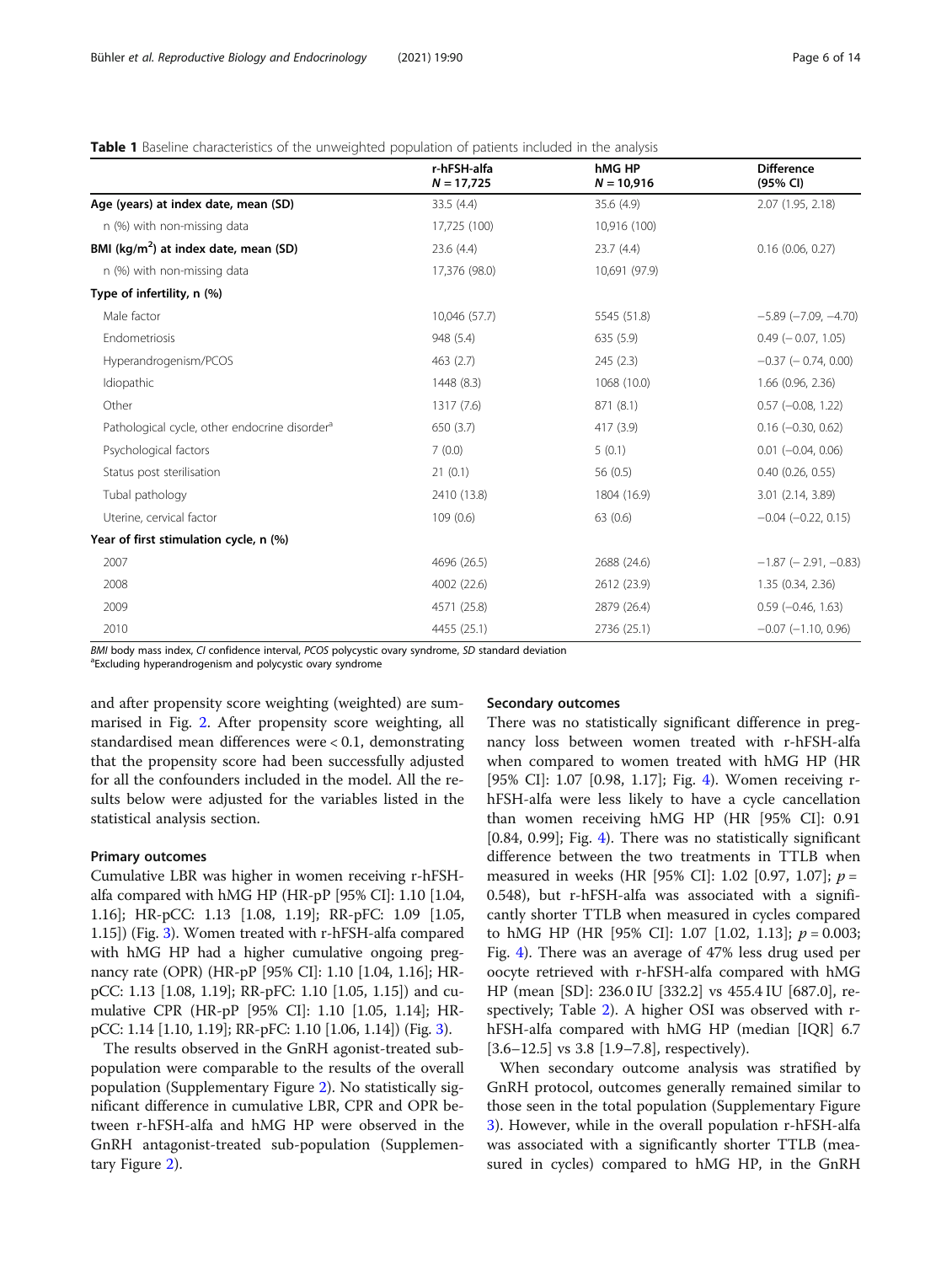### <span id="page-6-0"></span>Table 2 Treatment-related characteristics of the unweighted population, for stimulation cycles (fresh only)

|                                                      | r-hFSH-alfa<br>$N = 23,429$ | hMG HP<br>$N = 14,805$ | Difference (95% CI)              |
|------------------------------------------------------|-----------------------------|------------------------|----------------------------------|
| GnRH protocol, n (%)                                 |                             |                        |                                  |
| Agonist                                              | 17,434 (74.4)               | 12,031 (81.3)          | 6.85 (6.01, 7.69)                |
| Long                                                 | 15,438 (65.9)               | 7845 (53.0)            | $-12.90$ ( $-13.91$ , $-11.90$ ) |
| Short                                                | 1670(7.1)                   | 4007 (27.1)            | 19.94 (19.15, 20.73)             |
| Ultralong                                            | 279 (1.2)                   | 143(1.0)               | $-0.22$ ( $-0.43$ , $-0.01$ )    |
| Ultrashort                                           | 47(0.2)                     | 36(0.2)                | $0.04 (-0.06, 0.14)$             |
| Antagonist                                           | 5995 (25.6)                 | 2774 (18.7)            | $-6.85$ ( $-7.69$ , $-6.01$ )    |
| Multiple                                             | 3834 (16.4)                 | 2010 (13.6)            | $-2.79$ ( $-3.52$ , $-2.06$ )    |
| Single                                               | 2161 (9.2)                  | 764 (5.2)              | $-4.06$ ( $-4.58$ , $-3.55$ )    |
| Mean (SD) number of oocytes retrieved                | 10.3(6.2)                   | 8.2(5.8)               | $-2.02$ ( $-2.15$ , $-1.90$ )    |
| Mean (SD) number of embryos transferred              | 1.9(0.7)                    | 1.8(0.8)               | $-0.05$ ( $-0.06$ , $-0.03$ )    |
| Mean (SD) number of 2PN cryopreserved                | 2.1(3.4)                    | 1.2(2.6)               | $-0.84$ ( $-0.90$ , $-0.78$ )    |
| ART treatment, n (%)                                 |                             |                        |                                  |
| ICSI                                                 | 17,013 (72.6)               | 9471 (64.0)            | $-8.64$ ( $-9.60$ , $-7.68$ )    |
| IVF                                                  | 5436 (23.2)                 | 4605 (31.1)            | 7.90 (6.98, 8.82)                |
| IVF, ICSI                                            | 611(2.6)                    | 190 (1.3)              | $-1.32$ ( $-1.60$ , $-1.05$ )    |
| Not planned                                          | 369(1.6)                    | 539 (3.6)              | 2.07 (1.72, 2.41)                |
| Mean (SD) OSI (oocytes per 1000 IU)                  | 10.8(16.0)                  | 7.7(22.1)              | $-3.05$ $(-3.46, -2.64)$         |
| Drug used to trigger ovulation, n (%)                |                             |                        |                                  |
| $r-hCG$                                              | 13,164 (57.4)               | 5579 (39.1)            | $-18.29$ ( $-19.31$ , $-17.26$ ) |
| Triptorelin                                          | 37(0.2)                     | 7(0.1)                 | $-0.11$ $(-0.18, -0.05)$         |
| u-hCG                                                | 9694 (42.3)                 | 8612 (60.4)            | 18.10 (17.07, 19.12)             |
| Other                                                | 43 (0.2)                    | 70 (0.5)               | 0.30(0.18, 0.43)                 |
| Drug used for luteal support, n (%)                  |                             |                        |                                  |
| Progestogens                                         | 12,113 (51.7)               | 6167 (41.7)            | $-10.05$ ( $-11.07$ , $-9.03$ )  |
| Estrogen                                             | 5(0.0)                      | 9(0.1)                 | $0.04$ $(0.00, 0.08)$            |
| hCG                                                  | 217(0.9)                    | 362(2.5)               | 1.52 (1.24, 1.80)                |
| Data not available                                   | 2732 (11.7)                 | 2969 (20.1)            | 8.39 (7.63, 9.16)                |
| Other                                                | 26(0.1)                     | 6(0.0)                 | $-0.07$ $(-0.12, -0.02)$         |
| Progestogens and estrogen                            | 3367 (14.4)                 | 1675 (11.3)            | $-3.06$ $(-3.74, -2.38)$         |
| Progestogens and hCG                                 | 4421 (18.9)                 | 3150 (21.3)            | 2.41 (1.58, 3.23)                |
| Progestogens, estrogen and hCG                       | 548 (2.3)                   | 467 (3.2)              | $0.82$ (0.47, 1.16)              |
| Mean (SD) duration of COS, days                      | 10.8(2.4)                   | 10.8(2.6)              | $-0.01$ $(-0.07, 0.04)$          |
| Mean (SD) total drug usage (IU)                      | 1546.3 (875.4)              | 2147.0 (1330.7)        | 600.74 (576.55, 624.93)          |
| Mean (SD) total drug usage per oocyte retrieved (IU) | 236.0 (332.2)               | 455.4 (687.0)          | 219.43 (207.58, 231.29)          |

ART assisted reproductive technology, CI confidence interval, OS ovarian stimulation, GnRH gonadotropin-releasing hormone, ICSI intracytoplasmic sperm injection, IVF in vitro fertilisation, OSI ovarian sensitivity index, r-hCG recombinant human chorionic gonadotropin, SD standard deviation, u-hCG urinary human chorionic gonadotropin

antagonist sub-population there was no significant difference between the two groups for this outcome (adjusted HR [95% CI]: 0.97 [0.86, 1.09]). Furthermore, while women in the overall population were less likely to have a cycle cancellation with r-hFSH-alfa, there was no significant difference between groups in this outcome in

the GnRH antagonist sub-population (adjusted HR [95% CI]: 0.96 [0.80, 1.14]). However, it is important to note that only a minority of women in the study received a GnRH antagonist protocol (23%).

The results of the two sensitivity analyses were consistent with the main outcomes (data not shown).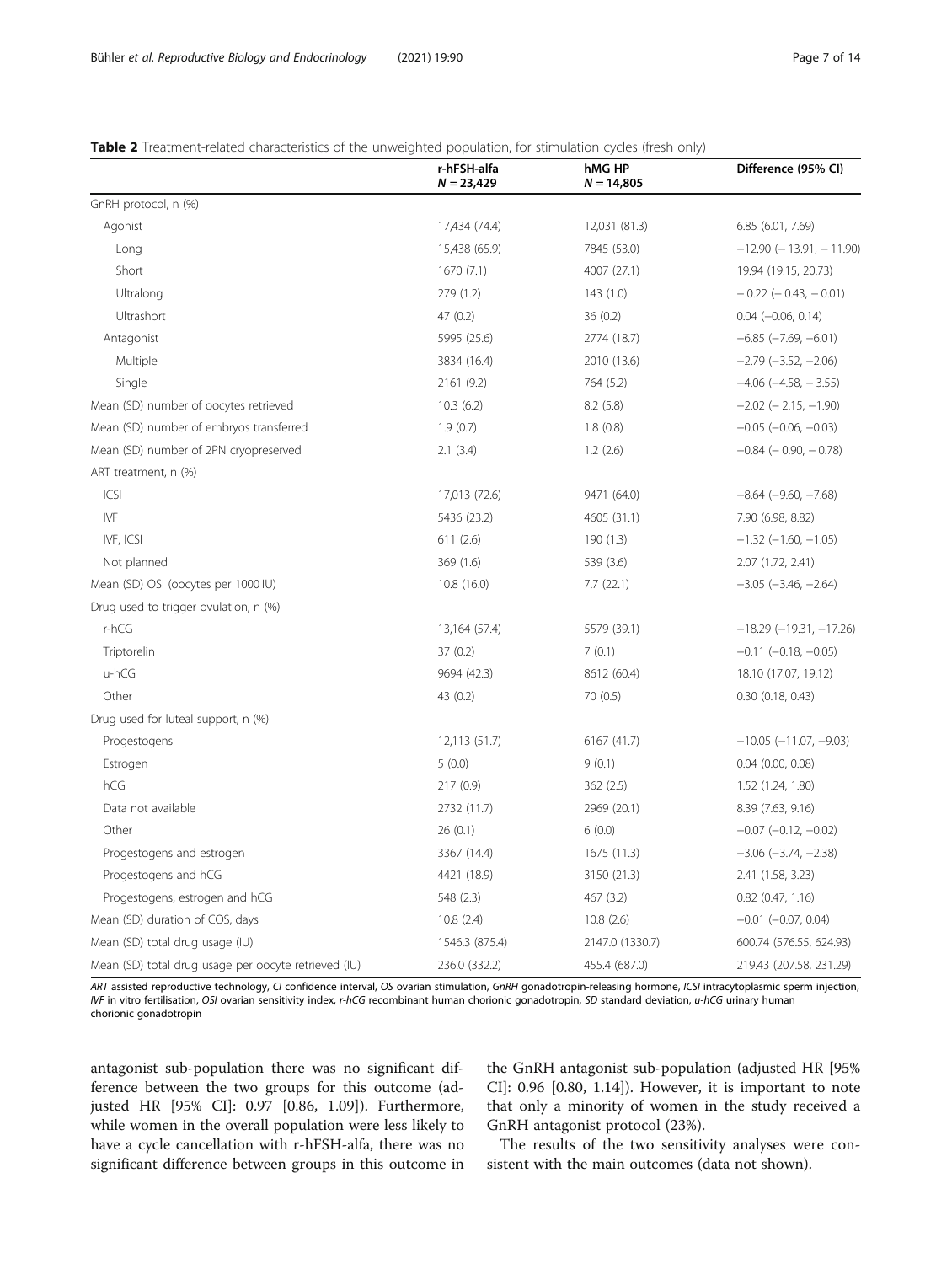<span id="page-7-0"></span>

### **Discussion**

This study compared the effectiveness of r-hFSH-alfa and hMG HP, the two most commonly prescribed gonadotropins for ART treatments in Germany (at the time of study), in a large real-world German population. Women treated with r-hFSH-alfa had a significantly higher cumulative LBR, OPR and CPR compared with those treated with hMG HP. In addition, the risk of cycle cancellation and the total drug used per oocyte retrieved were lower in women treated with r-hFSH-alfa

rather than hMG HP. TTLB measured in cycles was also shorter with r-hFSH-alfa compared with hMG HP, but this difference was not seen when TTLB was measured in weeks, probably because the measurement in weeks included both the treated and untreated periods, resulting in more variability due to factors such as treatment delays and patient decision making [[54\]](#page-13-0). This study is still relevant today as, although urinary gonadotropins are increasingly being replaced by recombinant gonadotropins in Germany, the D∙I∙R annual report for 2019

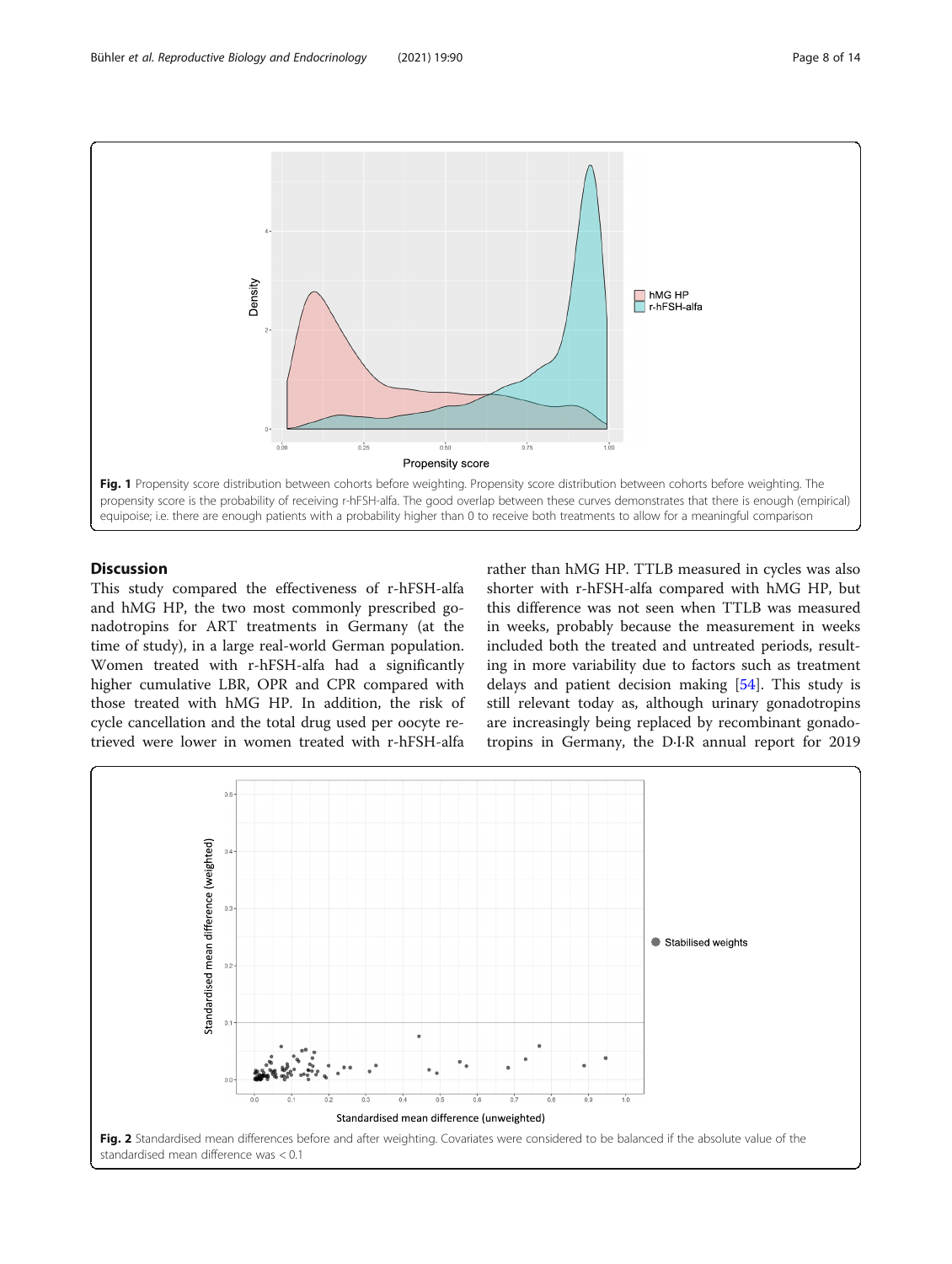<span id="page-8-0"></span>

stated that 15.3% of stimulated ART cycles included hMG alone or in combination with r-hFSH [[55\]](#page-13-0). Furthermore, a worldwide study reported that 16.4% of clinicians only/mostly prescribed urinary gonadotropins [[56\]](#page-13-0). At the time of the study the preferential use of GnRH agonists was common practice in Germany, which explains why the majority of women in our analysis received a GnRH agonist (77%), with a long agonist protocol most frequently used. As it has previously been

observed that the type of GnRH analogue used can affect reproductive outcomes, including pregnancy rates [[54](#page-13-0), [57](#page-13-0)–[59](#page-13-0)], we thought it was important to assess outcomes not only in the overall population, but also in the GnRH agonist and GnRH antagonist sub-populations. Although the current study was not designed to directly compare GnRH agonist protocols with GnRH antagonist protocols, differences in outcomes were observed between these two approaches. For example, although outcomes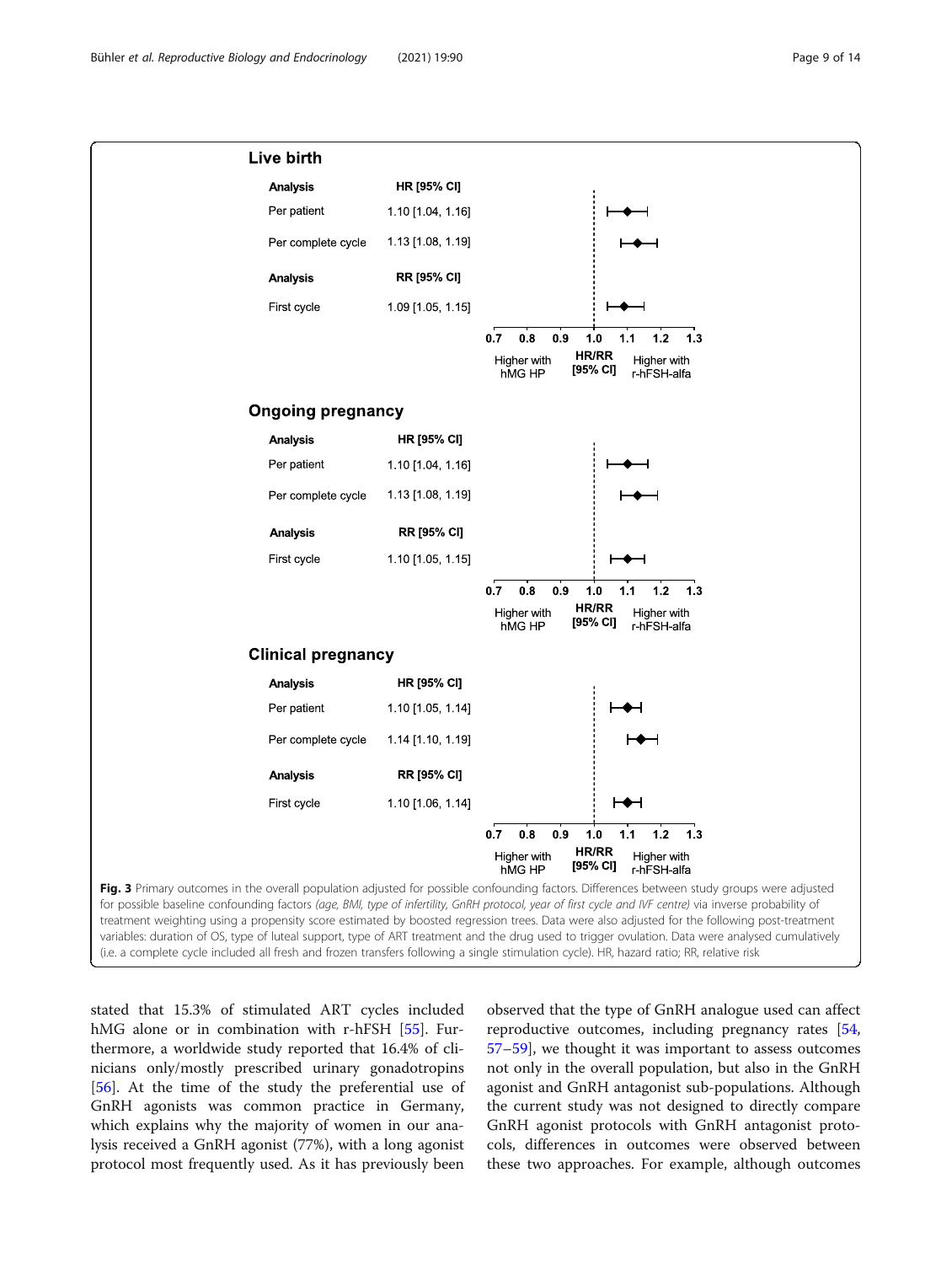<span id="page-9-0"></span>

HR, hazard ratio.  $* p = 0.548$ ;  $** p = 0.003$ 

were similar to the overall population in women receiving a GnRH agonist, no significant differences in cumulative LBR, OPR and CPR were observed between rhFSH-alfa and hMG HP in women treated with a GnRH antagonist, which is in contrast to the overall population. These differences may be related to the fact that only a minority of women in the study followed a GnRH antagonist protocol: fewer cycles used antagonists than used agonists, and the pregnancy rate per embryo transfer was lower in the antagonist cycles than in the agonist cycles. At the time of our study, GnRH antagonists were more likely to be prescribed in older women with previously failed IVF cycles [\[60](#page-13-0)–[62\]](#page-13-0), who were more likely to have a poor a priori response to OS, which may have also contributed to lower success rates with this protocol. Furthermore, a lack of clinical experience at the time may have resulted in a lower success rate for antagonist protocols [[60,](#page-13-0) [61\]](#page-13-0), since these protocols may not have been used as efficiently as they are today. Accordingly, this lack of experience with antagonist usage and an aversion to prescribe protocols that may have had even a slightly lower success rate may have contributed to the lower usage at the time  $[60, 61]$  $[60, 61]$  $[60, 61]$  $[60, 61]$  $[60, 61]$ . By comparison, in the annual reports from the D∙I∙R for the years 2016, 2017 and 2018, antagonist protocols became the major protocol and the pregnancy rates per embryo transfer moved closer to those reported for agonist cycles [[63](#page-13-0)– [65\]](#page-13-0), which can be expected as the most recent metaanalyses have shown similar reproductive outcomes after use of GnRH agonist or antagonist [[66](#page-13-0), [67\]](#page-13-0). It is important to note that any differences between antagonist and agonist protocols in our study should be taken as descriptive only, due to smaller sample size for the GnRH antagonist protocol.

The difference in outcomes with r-hFSH-alfa and hMG HP observed in our real-world study is not in agreement with some published RCTs and metaanalyses comparing r-hFSH and menotropins, many of which reported conflicting results; some finding no difference in LBR and CPR [[13](#page-12-0)–[15,](#page-12-0) [21](#page-12-0)–[23](#page-12-0)] and some reporting a difference between treatments in favour of menotropins  $[16–20, 23]$  $[16–20, 23]$  $[16–20, 23]$  $[16–20, 23]$  $[16–20, 23]$  $[16–20, 23]$  $[16–20, 23]$ . There may be several reasons for these discrepancies. Firstly, our study directly compared treatments with two specific gonadotropins, each with their specific biochemical properties as outlined in the Introduction section, whereas previous systematic reviews and meta-analyses comprised combinations of different types of r-hFSH and menotropins, potentially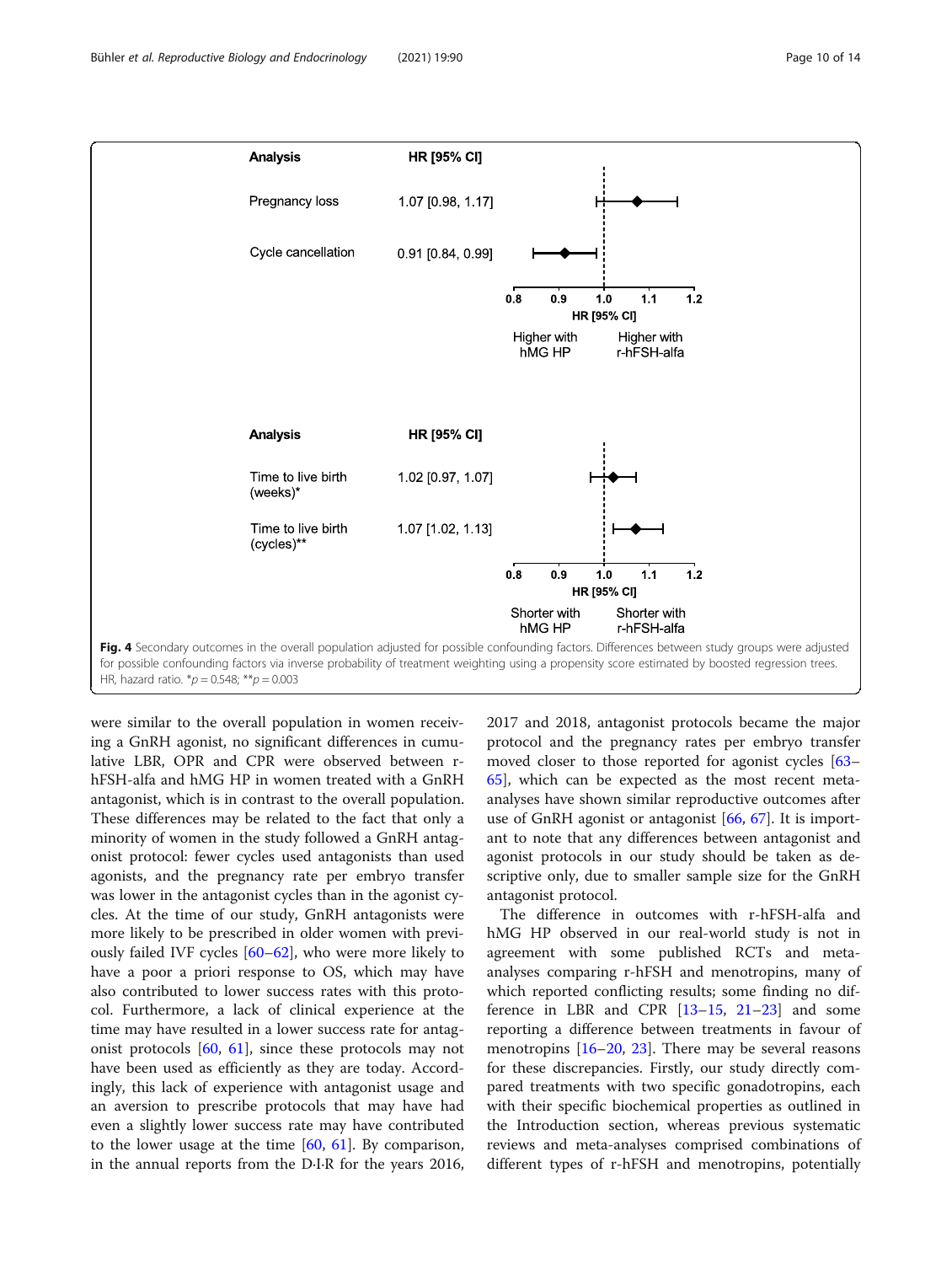masking any treatment differences between specific products. Secondly, differences may result from the data in our study being analysed cumulatively, whereby further treatment cycles were only included in the analysis if they were done with the same initial treatment, with no switch between treatments permitted. However, in this dataset treatment switches did not occur that frequently during the study. Although the number of oocytes and embryos per OS cycle were not compared in this study, it is well known that, for an equal starting dose, a higher number of oocytes and embryos is obtained after OS with r-hFSH-alfa than with hMG HP [[23,](#page-12-0) [25,](#page-12-0) [68](#page-13-0), [69\]](#page-13-0), and that a higher number of available oocytes and embryos can correlate with an increased cumulative LBR [[70](#page-13-0), [71](#page-13-0)]. The fact that a greater number of 2PN embryos were cryopreserved in the r-hFSH-alfa arm compared with the hMG HP arm supports this hypothesis. Thirdly, the population investigated in our study represents a real-world patient group derived from a national registry, without the stringent inclusion and exclusion criteria usually required for inclusion in RCTs. Accordingly, the use of real-world data provides us with large sample sizes to assess the comparability of two treatments in all patients treated (e.g., regardless of age or predicted response), whereas only women with normal ovarian reserve (expected normal responders) are typically included in good-quality gonadotropin registration RCTs, which would reflect only 38% of patients actually treated in a real-world setting [[30\]](#page-12-0).

A critical question regarding the validity of our results is whether the patient population treated with r-hFSH-alfa and treated with hMG are comparable. We ensured this by including all available baseline factors, known and validated to predict cumulative live birth based on the best available and validated models predicting cumulative LBR [[47](#page-13-0), [48](#page-13-0), [72,](#page-13-0) [73\]](#page-13-0) as confounding variables in the propensity score method. These baseline factors included age, cause of infertility [\[47,](#page-13-0) [48](#page-13-0)], BMI [\[48\]](#page-13-0), year of OS for ART [[47](#page-13-0)] and type of centre [[72](#page-13-0), [74\]](#page-13-0) but we could not include other factors, like duration of infertility [[47](#page-13-0)] or occurrence/outcome of previous pregnancy [\[47,](#page-13-0) [48](#page-13-0)] as these data were not recorded and therefore were not available in the RecData database. In addition to propensity scoring, we included the following post-treatment variables in the final adjusted outcomes models: duration of OS, drug used to trigger ovulation, laboratory method for ART treatment (IVF or ICSI) [\[47\]](#page-13-0) and type of luteal phase support. We did not include the number of oocytes or embryos retrieved, as these outcomes are affected by the two treatment options compared in this study: a higher number of oocytes and embryos are obtained after OS with r-hFSHalfa compared to OS with hMG, as outlined in previous paragraph. We also did not include baseline ovarian reserve biomarkers like antral follicle count, serum antiMüllerian hormone or Day 3 basal FSH, as these variables were not included in the validated prediction models for cumulative LBR [\[47](#page-13-0), [48](#page-13-0), [72](#page-13-0)]. This is in line with evidence from a systematic review/meta-analysis [\[75\]](#page-13-0) and more recent prospective observational [[76](#page-13-0)] and USA Society for Assisted Reproductive Technology registry [[77](#page-13-0)] studies that these variables, independent of female age, are poor predictors of live birth, and should not be used to alter clinical decisions, even though they can adequately predict low and excessive response to OS for ART [[75](#page-13-0)].

This real-world study has a number of strengths, one of which is the RecDate database itself, which has been well established in providing quality data in the field of reproductive medicine  $[41-43]$  $[41-43]$  $[41-43]$  $[41-43]$ . At the time of the study, the RecDate platform was part of the data recording for D∙I∙R, but collected more items in comparison with D∙I∙R. The reliability and quality of the data are strengthened by the fact that RecDate is controlled by an independent IT institution that anonymises the data and corrects/completes data if necessary. Excluding women who switched treatment would have led to immortal-time bias. Therefore, we censored such observations at the time of discontinuation or switch, which helped to increase the thoroughness of the data analysis, and may explain why the results from the primary outcomes were consistent across the different analyses (pP, pCC). Furthermore, as explained in the Methods section, and in the Discussion paragraph above, the propensity score method was a further strength and helped to adjust for known confounders at baseline and provided confidence in the interpretation of the data. The machine learning algorithm with boosted regression trees method to estimate the propensity score has shown good properties to optimise propensity score estimation [[49](#page-13-0), [51](#page-13-0)]. Stabilised weights helped maximise the clinical equipoise at baseline and minimise contrasts among comparable treatment groups, as assessed by the standardised mean differences that were all smaller than 0.1 after propensity score weighting.

This study has some limitations that should be acknowledged. Propensity scores directly address the determinants of treatment, driving researchers to think through the clinical decision-making process and the potential sources of confounding of the exposure outcome association [[78](#page-13-0)]. This method can be used to address the lack of randomisation in real-world studies,, minimizing the effect of known confounding variables. Nonetheless, one of the main limitations of the propensity score method is that there is no way of incorporating the effect of potential unknown confounders, and some potentially confounding baseline variables, such as duration of infertility, primary versus secondary infertility, occurrence and outcome of previous pregnancy (if applicable), and the prescribing of medications according to a patient's ability to pay, were not available for the analysis,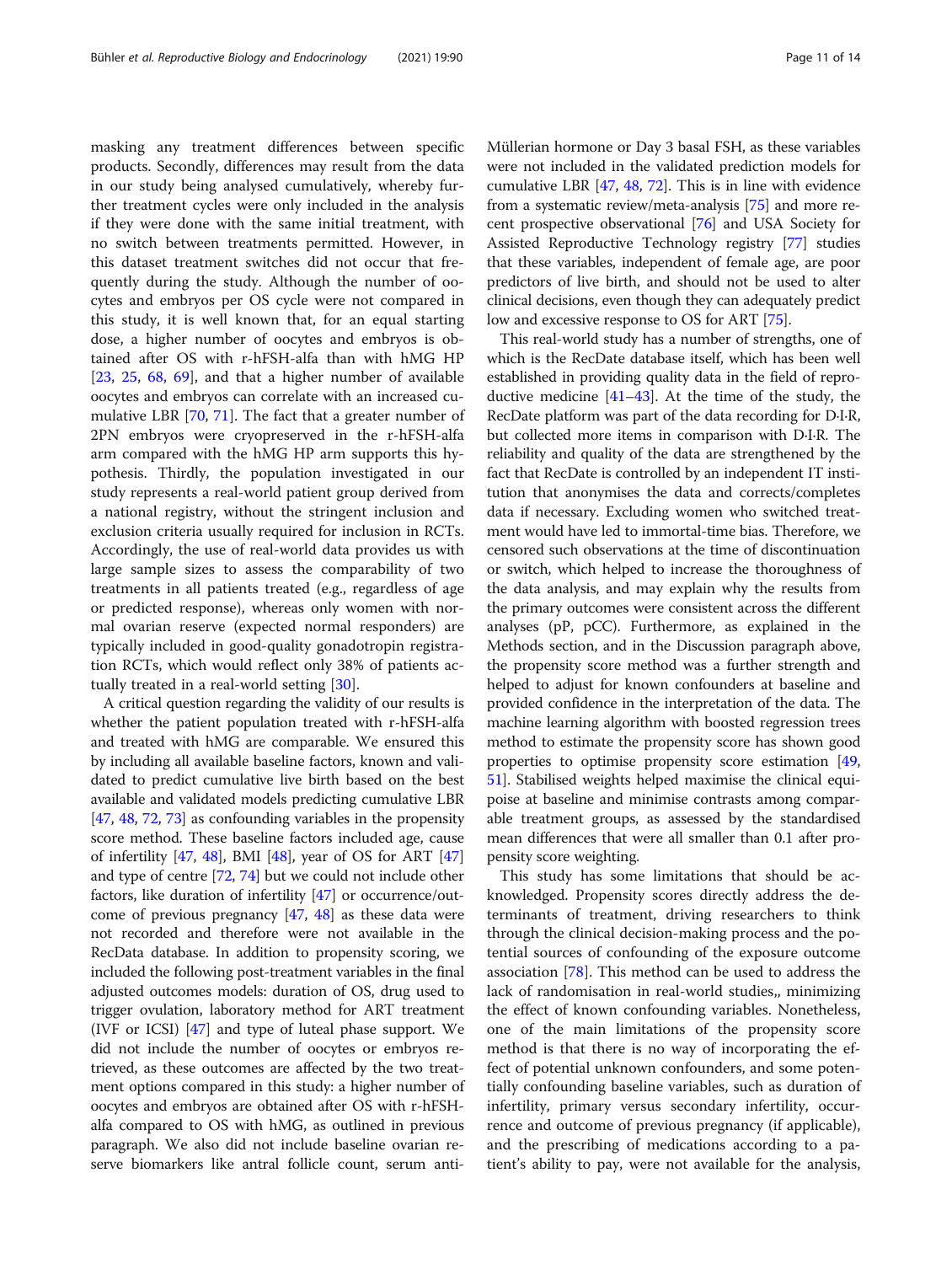<span id="page-11-0"></span>although we would not expect these to be a cause of bias, as we observed a substantial overlap between the distribution of propensity scores by treatment groups. Artificially censoring women at their time of discontinu-

ation or switch may lead to issues with the independent censoring assumption needed in time-to-event analysis. This assumption states that women who are censored at a particular time are representative of the women who are still in the study at the same time point. In addition, the data used in the analysis were dependent on the accuracy of the physician recording the information, with the potential for missing outcome parameters or followup data, which could have led to possible misclassification. There is, however, no reason this misclassification would be influenced by the treatment prescribed, so would be unlikely to cause a differential bias between the two cohorts. A further limitation was that OHSS and other safety outcomes were not included in the study, since these data were not available in the database.

### Conclusions

The effectiveness of r-hFSH-alfa (GONAL-f) and hMG HP were compared in a large (> 28,000 women), realworld population. Cycles stimulated with r-hFSH-alfa versus hMG HP had increased cumulative LBR, CPR and OPR, alongside decreased cancellation rate and gonadotropin usage per oocyte retrieval in the overall population and in the sub-population of women treated with GnRH agonists. TTLB measured in cycles was also shorter with r-hFSH-alfa versus hMG HP, although no differences in TTLB measured in weeks was observed between the two treatments. The results in women receiving GnRH agonists were similar to the overall results.

#### Abbreviations

2PN: Pronuclear-stage embryos; ART: Assisted reproductive technology; BMI: Body mass index; CI: Confidence interval; CPR: Clinical pregnancy rate; D∙I∙R: Deutsches IVF-Register; ESHRE: European Society of Human Reproduction and Embryology; GnRH: Gonadotropin-releasing hormone; hMG: Urinary human menopausal gonadotropin; hMG HP: Urinary highly purified hMG; HR: Hazard ratio; ICSI: Intracytoplasmic sperm injection; IVF: In vitro fertilisation; LBR: Live birth rate; LH: Luteinizing hormone; OHSS: Ovarian hyperstimulation syndrome; OPR: Ongoing pregnancy rate; OS: Ovarian stimulation; OSI: Ovarian sensitivity index; pCC: Per complete cycle; pFC: Per first complete cycle; pP: Per patient; RCTs: Randomised controlled trials; rhFSH: Recombinant human follicle-stimulating hormone; r-hFSHalfa: Follitropin alfa; RR: Relative risk; SD: Standard deviation; TTLB: Time-tolive birth

#### Supplementary Information

The online version contains supplementary material available at [https://doi.](https://doi.org/10.1186/s12958-021-00768-3) [org/10.1186/s12958-021-00768-3.](https://doi.org/10.1186/s12958-021-00768-3)

Additional file 1: Supplementary Figure 1. Study design. Supplementary Figure 2. Primary outcomes stratified by GnRH protocol adjusted for possible confounding factors. Supplementary Figure 3. Secondary outcomes stratified by GnRH protocol adjusted for possible confounding factors.

#### Acknowledgements

Medical writing support was provided by Helen Brereton from inScience Communications, Springer Healthcare Ltd., UK and funded by Merck KGaA, Darmstadt, Germany.

### Authors' contributions

All authors contributed to conception and design of the analysis, as well as interpretation of data and critical review of the manuscript. All authors approved the manuscript for submission to the journal.

### Funding

Funding for this study was provided by Merck KGaA, Darmstadt, Germany.

#### Availability of data and materials

For all new products or new indications approved in both the European Union and the USA after 1 January, 2014, Merck KGaA (Darmstadt, Germany) will share patient- and study-level data after deidentification, as well as redacted study protocols and clinical study reports from clinical trials in patients. These data will be shared with qualified scientific and medical researchers, upon a researcher's request, as necessary for conducting legitimate research. Such requests must be submitted in writing to the company's data sharing portal and will be internally reviewed regarding criteria for researcher qualifications and legitimacy of the research purpose.

### **Declarations**

Ethics approval and consent to participate Not applicable.

### Consent for publication

Not applicable.

#### Competing interests

KFB has received honoraria or consultation fees from Merck KGaA, Darmstadt, Germany, Ferring, Bayer, Stiftung Endometriose Forschung and Takeda, and is on a member of an advisory board for Merck KGaA, Darmstadt, Germany.

RF has received honoraria from Merck KGaA, Darmstadt, Germany and affiliates for lectures.

PV, AA, ER, EB and TDH are employees of Merck KGaA, Darmstadt, Germany. WB is an employee of Merck Serono GmbH, Darmstadt, Germany, an affiliate of Merck KGaA, Darmstadt, Germany.

SG was an employee of Merck KGaA, Darmstadt, Germany when this analysis was conducted.

#### Author details

<sup>1</sup>Department of Gynaecology, Jena-University Hospital-Friedrich Schiller University, 07737 Jena, Germany. <sup>2</sup>Scientific-Clinical Centre for Endometriosis of the University Hospitals of Saarland, 66121 Saarbrücken, Germany. <sup>3</sup>Gynecological Endocrinology and Reproductive Medicine, Fertility Centre Hamburg, 20095 Hamburg, Germany. <sup>4</sup>Global Epidemiology, Research and Development, Merck KGaA, Frankfurter Strasse 250, 64293 Darmstadt, Germany. <sup>5</sup>Medical Affairs Fertility, Endocrinology and General Medicine, Merck Serono GmbH, an affiliate of Merck KGaA, Darmstadt, Germany, Alsfelder Str. 17, 64289 Darmstadt, Germany. <sup>6</sup>Global Medical Affairs Fertility Research and Development, Merck KGaA, Frankfurter Strasse 250, 64293 Darmstadt, Germany.<sup>7</sup> Department of Development and Regeneration Laboratory of Endometrium, Endometriosis & Reproductive Medicine, KU Leuven (University of Leuven), Oude Markt 13, 3000 Leuven, Belgium. 8 Department of Obstetrics, Gynecology, and Reproductive Sciences, Yale University Medical School, 333 Cedar St, New Haven, CT 06510, USA.

### Received: 9 February 2021 Accepted: 25 May 2021 Published online: 16 June 2021

#### References

- 1. ESHRE. Guideline on Ovarian Stimulation in IVF/ICSI. 2019. Available from: [https://www.eshre.eu/Guidelines-and-Legal/Guidelines/Ovarian-Stimulation](https://www.eshre.eu/Guidelines-and-Legal/Guidelines/Ovarian-Stimulation-in-IVF-ICSI)in-IVF-ICS
- 2. Lunenfeld B, Bilger W, Longobardi S, Kirsten J, D'Hooghe T, Sunkara SK. Decision points for individualized hormonal stimulation with recombinant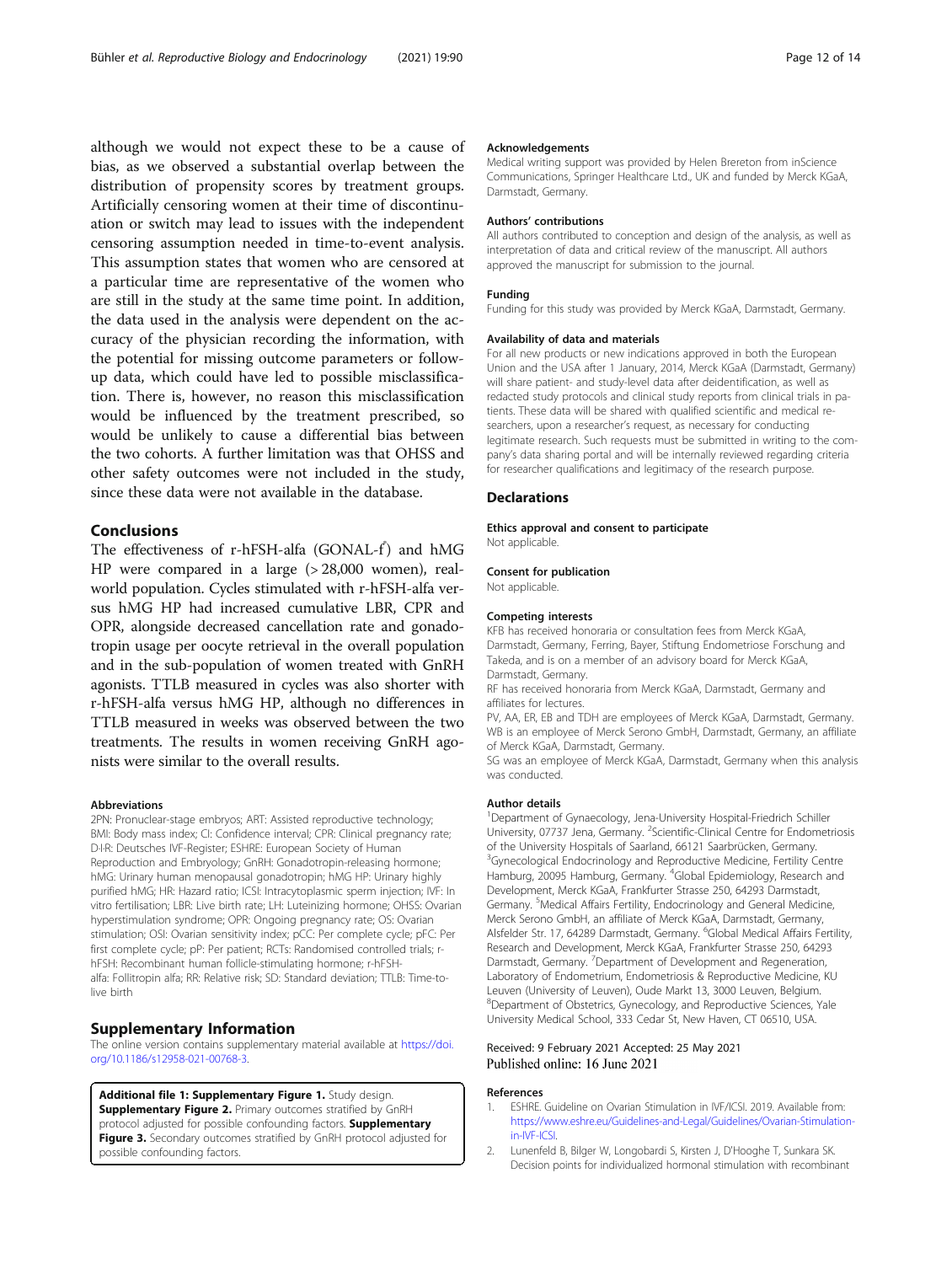<span id="page-12-0"></span>gonadotropins for treatment of women with infertility. Gynecol Endocrinol. 2019;35:1027–36.

- 3. Mol BW, Bossuyt PM, Sunkara SK, Garcia Velasco JA, Venetis C, Sakkas D, et al. Personalized ovarian stimulation for assisted reproductive technology: study design considerations to move from hype to added value for patients. Fertil Steril. 2018;109(6):968–79. [https://doi.org/10.1016/j.fertnstert.2](https://doi.org/10.1016/j.fertnstert.2018.04.037) [018.04.037](https://doi.org/10.1016/j.fertnstert.2018.04.037).
- 4. National Institute for Health and Care Excellence. CG156: Fertility problems: assessment and treatment 2017. Available from: [https://www.nice.org.uk/](https://www.nice.org.uk/guidance/cg156/chapter/Recommendations) [guidance/cg156/chapter/Recommendations.](https://www.nice.org.uk/guidance/cg156/chapter/Recommendations)
- 5. Zegers-Hochschild F, Adamson GD, Dyer S, Racowsky C, de Mouzon J, Sokol R, et al. The international glossary on infertility and fertility care, 2017. Hum Reprod. 2017;32(9):1786–801. <https://doi.org/10.1093/humrep/dex234>.
- 6. Lunenfeld B, Bilger W, Longobardi S, Alam V, D'Hooghe T, Sunkara SK. The development of gonadotropins for clinical use in the treatment of infertility. Front Endocrinol. 2019;10:429.
- 7. Niederberger C, Pellicer A, Cohen J, Gardner DK, Palermo GD, O'Neill CL, et al. Forty years of IVF. Fertil Steril. 2018;110(2):185–324.e5.
- 8. Goa KL, Wagstaff AJ. Follitropin alpha in infertility: a review. BioDrugs. 1998; 9(3):235–60. [https://doi.org/10.2165/00063030-199809030-00006.](https://doi.org/10.2165/00063030-199809030-00006)
- 9. Leao Rde B, Esteves SC. Gonadotropin therapy in assisted reproduction: an evolutionary perspective from biologics to biotech. Clinics. 2014;69(4):279– 93. [https://doi.org/10.6061/clinics/2014\(04\)10.](https://doi.org/10.6061/clinics/2014(04)10)
- 10. van de Weijer BH, Mulders JW, Bos ES, Verhaert PD, van den Hooven HW. Compositional analyses of a human menopausal gonadotrophin preparation extracted from urine (menotropin). Identification of some of its major impurities. Reprod Biomed Online. 2003;7(5):547–57.
- 11. Ulloa-Aguirre A, Midgley AR Jr, Beitins IZ, Padmanabhan V. Folliclestimulating isohormones: characterization and physiological relevance. Endocr Rev. 1995;16(6):765–87. [https://doi.org/10.1210/edrv-16-6-765.](https://doi.org/10.1210/edrv-16-6-765)
- 12. Bousfield GR, May JV, Davis JS, Dias JA, Kumar TR. In vivo and in vitro impact of carbohydrate variation on human follicle-stimulating hormone function. Front Endocrinol. 2018;9:216.
- 13. NCC-WCH. Fertility: assessment and treatment for people with fertility problems. Clinical guideline. London: RCOG Press; 2004.
- 14. Al-Inany H, Aboulghar M, Mansour R, Serour G. Meta-analysis of recombinant versus urinary-derived FSH: an update. Hum Reprod. 2003; 18(2):305–13. <https://doi.org/10.1093/humrep/deg088>.
- 15. Larizgoitia I, Estrada MD, Garcia-Altes A. Recombinant FSH as adjuvant in assisted reproduction: some data on the efficacy and efficiency of recombinant FSH urinary FSH. Barcelona: Catalan Agency for Health Technology Assessment and Research (CAHTA); 2000. p. 1–16.
- 16. van Wely M, Kwan I, Burt AL, Thomas J, Vail A, Van der Veen F, et al. Recombinant versus urinary gonadotrophin for ovarian stimulation in assisted reproductive technology cycles. Cochrane Database Syst Rev. 2011;2:Cd005354.
- 17. Al-Inany HG, Abou-Setta AM, Aboulghar MA, Mansour RT, Serour GI. Efficacy and safety of human menopausal gonadotrophins versus recombinant FSH: a meta-analysis. Reprod BioMed Online. 2008;16(1):81–8. [https://doi.org/10.1](https://doi.org/10.1016/S1472-6483(10)60559-7) [016/S1472-6483\(10\)60559-7](https://doi.org/10.1016/S1472-6483(10)60559-7).
- 18. Coomarasamy A, Afnan M, Cheema D, van der Veen F, Bossuyt PM, van Wely M. Urinary hMG versus recombinant FSH for controlled ovarian hyperstimulation following an agonist long down-regulation protocol in IVF or ICSI treatment: a systematic review and meta-analysis. Hum Reprod. 2008;23(2):310–5. [https://doi.org/10.1093/humrep/dem305.](https://doi.org/10.1093/humrep/dem305)
- 19. Van Wely M, Westergaard LG, Bossuyt PM, Van der Veen F. Human menopausal gonadotropin versus recombinant follicle stimulation hormone for ovarian stimulation in assisted reproductive cycles. Cochrane Database Syst Rev. 2003;1:CD003973.
- 20. Bordewijk EM, Mol F, van der Veen F, Van Wely M. Required amount of rFSH, HP-hMG and HP-FSH to reach a live birth: a systematic review and meta-analysis. Hum Reprod Open. 2019;2019(3):hoz008.
- 21. Parsanezhad ME, Jahromi BN, Rezaee S, Kooshesh L, Alaee S. The effect of four different gonadotropin protocols on oocyte and embryo quality and pregnancy outcomes in IVF/ICSI cycles; a randomized controlled trial. Iran J Med Sci. 2017;42(1):57–65.
- 22. Figen Turkcapar A, Seckin B, Onalan G, Ozdener T, Batioglu S. Human menopausal gonadotropin versus recombinant FSH in polycystic ovary syndrome patients undergoing in vitro fertilization. Int J Fertil Steril. 2013; 6(4):238–43.
- 23. Devroey P, Pellicer A, Nyboe Andersen A, Arce JC. Menopur in Gn RHACwSETTG. A randomized assessor-blind trial comparing highly purified

hMG and recombinant FSH in a GnRH antagonist cycle with compulsory single-blastocyst transfer. Fertil Steril. 2012;97(3):561–71. [https://doi.org/10.1](https://doi.org/10.1016/j.fertnstert.2011.12.016) [016/j.fertnstert.2011.12.016](https://doi.org/10.1016/j.fertnstert.2011.12.016).

- 24. Ye H, Huang G, Pei L, Zeng P, Luo X. Outcome of in vitro fertilization following stimulation with highly purified hMG or recombinant FSH in downregulated women of advanced reproductive age: a prospective, randomized and controlled trial. Gynecol Endocrinol. 2012;28(7):540–4. [https://doi.org/10.3109/09513590.2011.650742.](https://doi.org/10.3109/09513590.2011.650742)
- 25. Andersen AN, Devroey P, Arce JC. Clinical outcome following stimulation with highly purified hMG or recombinant FSH in patients undergoing IVF: a randomized assessor-blind controlled trial. Hum Reprod. 2006;21(12):3217– 27. <https://doi.org/10.1093/humrep/del284>.
- 26. European, Israeli Study Group on Highly Purified Menotropin versus Recombinant Follicle-Stimulating H. Efficacy and safety of highly purified menotropin versus recombinant follicle-stimulating hormone in in vitro fertilization/intracytoplasmic sperm injection cycles: a randomized, comparative trial. Fertil Steril. 2002;78(3):520–8.
- 27. Kilani Z, Dakkak A, Ghunaim S, Cognigni GE, Tabarelli C, Parmegiani L, et al. A prospective, randomized, controlled trial comparing highly purified hMG with recombinant FSH in women undergoing ICSI: ovarian response and clinical outcomes. Hum Reprod. 2003;18(6):1194–9. [https://doi.org/10.1093/humrep/deg252.](https://doi.org/10.1093/humrep/deg252)
- 28. Hompes PG, Broekmans FJ, Hoozemans DA, Schats R, Group F. Effectiveness of highly purified human menopausal gonadotropin vs. recombinant follicle-stimulating hormone in first-cycle in vitro fertilizationintracytoplasmic sperm injection patients. Fertil Steril. 2008;89(6):1685–93. [https://doi.org/10.1016/j.fertnstert.2007.05.039.](https://doi.org/10.1016/j.fertnstert.2007.05.039)
- 29. Bosch E, Vidal C, Labarta E, Simon C, Remohi J, Pellicer A. Highly purified hMG versus recombinant FSH in ovarian hyperstimulation with GnRH antagonists--a randomized study. Hum Reprod. 2008;23(10):2346–51. [https://](https://doi.org/10.1093/humrep/den220) [doi.org/10.1093/humrep/den220.](https://doi.org/10.1093/humrep/den220)
- 30. Hershkop E, Segal L, Fainaru O, Kol S. 'Model' versus 'everyday' patients: can randomized controlled trial data really be applied to the clinic? Reprod BioMed Online. 2017;34(3):274–9. [https://doi.org/10.1016/j.rbmo.2016.11.010.](https://doi.org/10.1016/j.rbmo.2016.11.010)
- 31. Harari S. Randomised controlled trials and real-life studies: two answers for one question. Eur Respir Rev. 2018;27:149.
- 32. Garrison LP Jr, Neumann PJ, Erickson P, Marshall D, Mullins CD. Using realworld data for coverage and payment decisions: the ISPOR real-world data task force report. Value Health. 2007;10(5):326–35. [https://doi.org/10.1111/j.1](https://doi.org/10.1111/j.1524-4733.2007.00186.x) [524-4733.2007.00186.x](https://doi.org/10.1111/j.1524-4733.2007.00186.x).
- 33. Katkade VB, Sanders KN, Zou KH. Real world data: an opportunity to supplement existing evidence for the use of long-established medicines in health care decision making. J Multidiscip Healthc. 2018;11:295–304. [https://](https://doi.org/10.2147/JMDH.S160029) [doi.org/10.2147/JMDH.S160029](https://doi.org/10.2147/JMDH.S160029).
- 34. Environment Public Health and Food Safety Committee. EU lawmakers: Commission should weigh in on real world data 2019 Available from: [https://www.politico.eu/pro/eu-lawmakers-commission-should-weigh-in-on](https://www.politico.eu/pro/eu-lawmakers-commission-should-weigh-in-on-real-world-data/?utm_source=POLITICO.EU&utm_campaign=a2cb793a46-EMAIL_CAMPAIGN_2019_12_03_12_41&utm_medium=email&utm_term=0_10959edeb5-a2cb793a46-190272561)[real-world-data/?utm\\_source=POLITICO.EU&utm\\_campaign=a2cb793a46-](https://www.politico.eu/pro/eu-lawmakers-commission-should-weigh-in-on-real-world-data/?utm_source=POLITICO.EU&utm_campaign=a2cb793a46-EMAIL_CAMPAIGN_2019_12_03_12_41&utm_medium=email&utm_term=0_10959edeb5-a2cb793a46-190272561) [EMAIL\\_CAMPAIGN\\_2019\\_12\\_03\\_12\\_41&utm\\_medium=email&utm\\_term=](https://www.politico.eu/pro/eu-lawmakers-commission-should-weigh-in-on-real-world-data/?utm_source=POLITICO.EU&utm_campaign=a2cb793a46-EMAIL_CAMPAIGN_2019_12_03_12_41&utm_medium=email&utm_term=0_10959edeb5-a2cb793a46-190272561) [0\\_10959edeb5-a2cb793a46-190272561](https://www.politico.eu/pro/eu-lawmakers-commission-should-weigh-in-on-real-world-data/?utm_source=POLITICO.EU&utm_campaign=a2cb793a46-EMAIL_CAMPAIGN_2019_12_03_12_41&utm_medium=email&utm_term=0_10959edeb5-a2cb793a46-190272561).
- 35. Karlström P-O, Holte J, Hadziosmanovic N, Rodriguez-Wallberg KA, Olofsson JI. Does ovarian stimulation regimen affect IVF outcome? A two-Centre, real-world retrospective study using predominantly cleavage-stage, single embryo transfer. Reprod BioMed Online. 2018;36(1):59–66. [https://doi.org/1](https://doi.org/10.1016/j.rbmo.2017.10.102) [0.1016/j.rbmo.2017.10.102.](https://doi.org/10.1016/j.rbmo.2017.10.102)
- 36. Trew GH, Brown AP, Gillard S, Blackmore S, Clewlow C, O'Donohoe P, et al. In vitro fertilisation with recombinant follicle stimulating hormone requires less IU usage compared with highly purified human menopausal gonadotrophin: results from a European retrospective observational chart review. Reprod Biol Endocrinol. 2010;8:137.
- 37. Braam SC, de Bruin JP, Buisman E, Brandes M, Nelen W, Smeenk JMJ, et al. Treatment strategies and cumulative live birth rates in WHO-II ovulation disorders. Eur J Obstet Gynecol Reprod Biol. 2018;225:84–9. [https://doi.org/1](https://doi.org/10.1016/j.ejogrb.2018.04.006) [0.1016/j.ejogrb.2018.04.006.](https://doi.org/10.1016/j.ejogrb.2018.04.006)
- 38. Malizia BA, Hacker MR, Penzias AS. Cumulative live-birth rates after in vitro fertilization. N Engl J Med. 2009;360(3):236–43. [https://doi.org/10.1056/](https://doi.org/10.1056/NEJMoa0803072) [NEJMoa0803072](https://doi.org/10.1056/NEJMoa0803072).
- 39. Germond M, Urner F, Chanson A, Primi MP, Wirthner D, Senn A. What is the most relevant standard of success in assisted reproduction?: the cumulated singleton/twin delivery rates per oocyte pick-up: the CUSIDERA and CUTWIDERA. Hum Reprod. 2004;19(11):2442–4. [https://doi.org/10.1093/](https://doi.org/10.1093/humrep/deh501) [humrep/deh501](https://doi.org/10.1093/humrep/deh501).